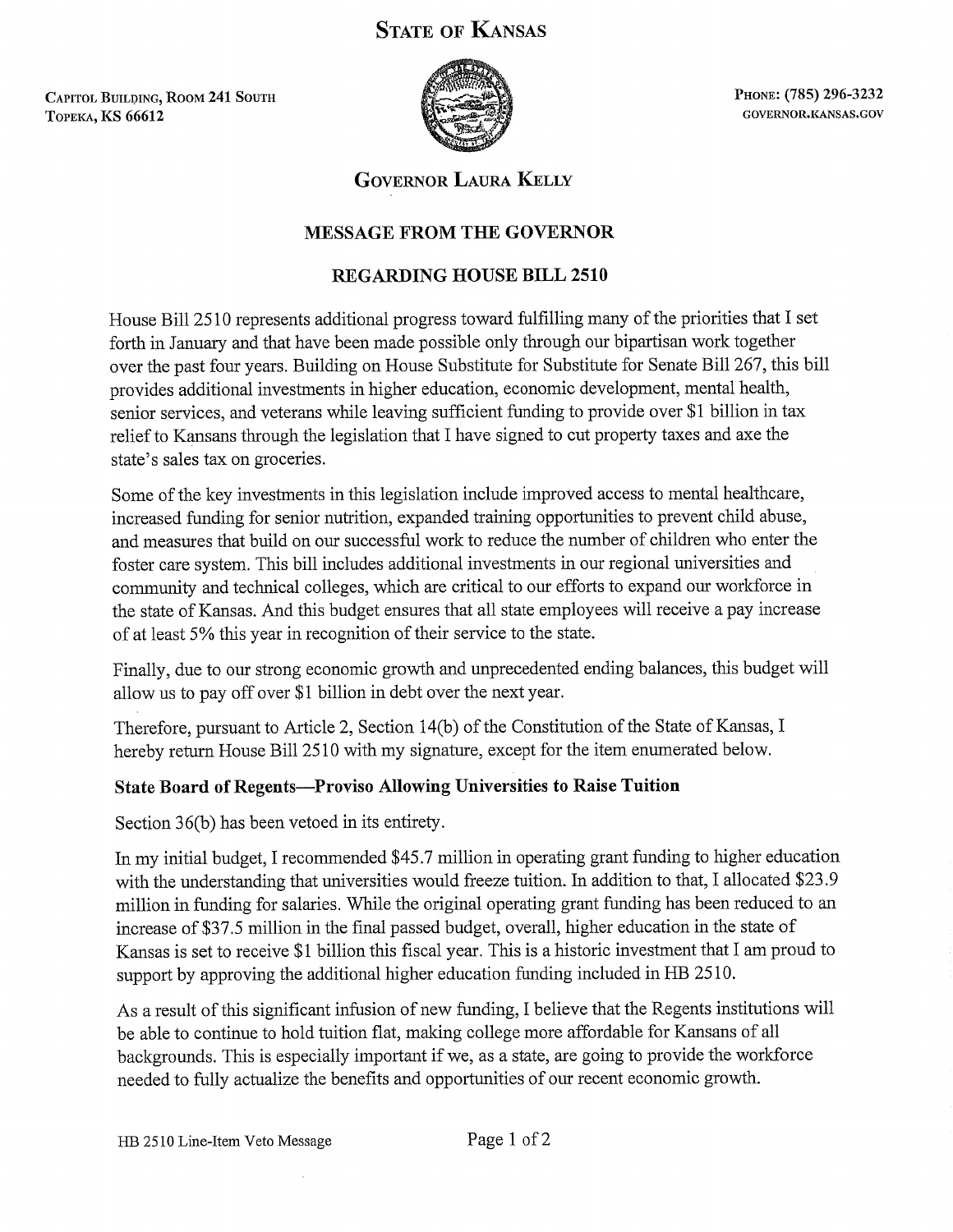THE GOVERNOR'S OFFICE

PERNOR Laura Col BY THE GOVERNOR\_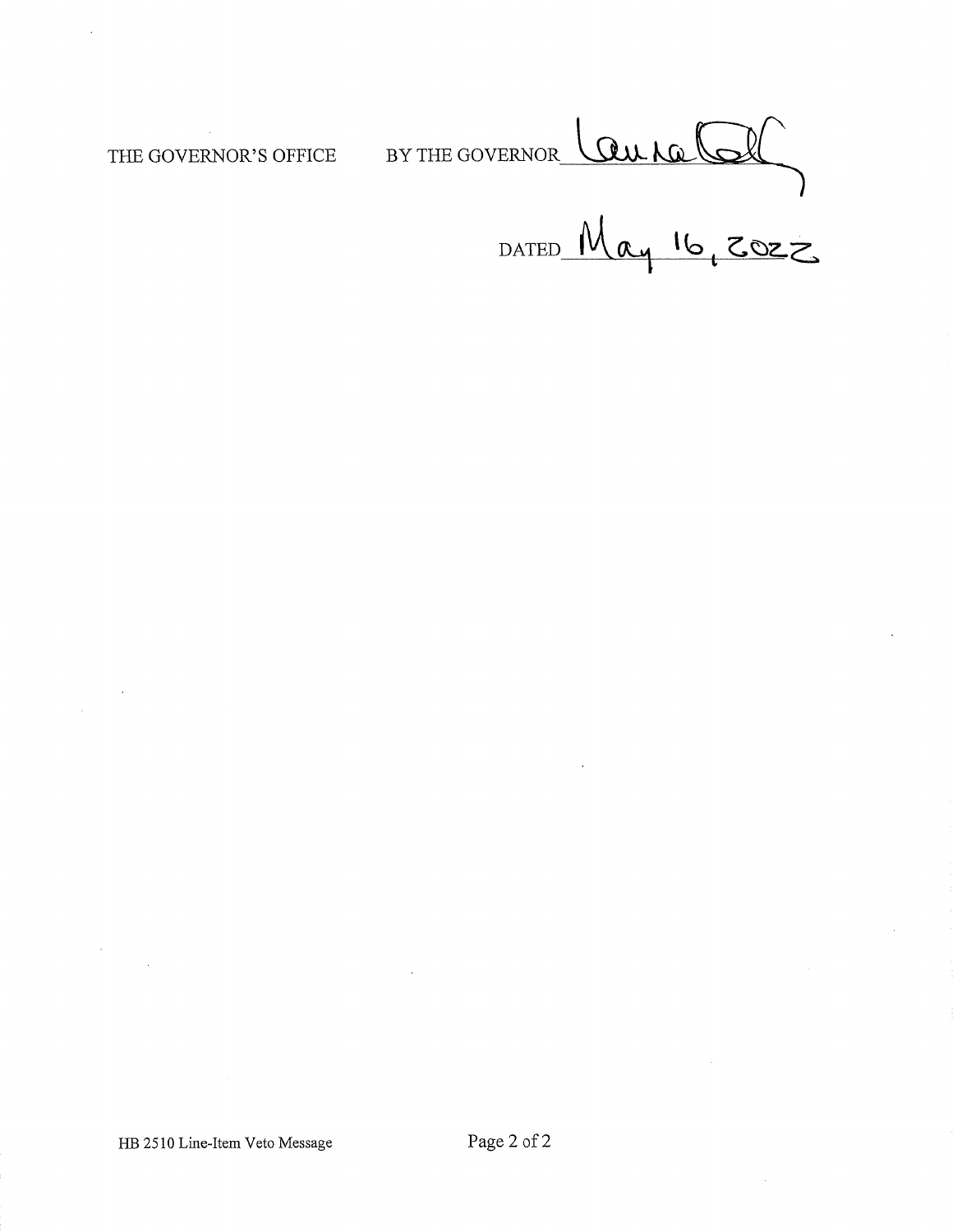#### HOUSE BILL No. 2510

AN ACT making and concerning appropriations for the fiscal years ending June 30, 2022, June 30, 2023, and June 30, 2024, for state agencies; authorizing certain transfers, capital improvement projects and fees, imposing certain restrictions and limitations, and directing or authorizing certain receipts, disbursements, procedures and acts incidental to the foregoing; amending K.S.A. 2021 Supp. 76-1959 and repealing the existing section.

#### *Be it enacted by the Legislature of the State of Kansas:*

Section 1. (a) For the fiscal years ending June 30, 2022, June 30, 2023, and June 30, 2024, appropriations are hereby made, restrictions and limitations are hereby imposed, and transfers, capital improvement projects, fees, receipts, disbursements, procedures and acts incidental to the foregoing are hereby directed or authorized as provided in this act.

(b) The agencies named in this act are hereby authorized to initiate and complete the capital improvement projects specified and authorized by this act or for which appropriations are made by this act, subject to the restrictions and limitations imposed by this act.

(c) This act shall be known and may be cited as the omnibus appropriation act of 2022 and shall constitute the omnibus reconciliation spending limit bill for the 2022 regular session of the legislature for purposes of K.S.A. 75-6702(a), and amendments thereto.

(d) The appropriations made by this act shall not be subject to the provisions of K.S.A. 46-155, and amendments thereto.

Sec. 2.

#### KANSAS BOARD OF BARBERING

(a) On the effective date of this act, the expenditure limitation established for the fiscal year ending June 30, 2022, by section 9(a) of 2022 House Substitute for Substitute for Senate Bill No. 267 on the board of barbering fee fund (100-00-2704-0100) of the Kansas board of barbering is hereby increased from \$178,073 to \$198,073.

(b) On July 1, 2022, the expenditure limitation established for the fiscal year ending June 30, 2023, by section 9(b) of 2022 House Substitute for Substitute for Senate Bill No. 267 on the board of barbering fee fund (100-00-2704-0100) of the Kansas board of barbering is hereby increased from \$172,840 to \$180,840.

Sec. 3.

## BOARD OF NURSING

(a) On July 1, 2022, the expenditure limitation established for the fiscal year ending June 30, 2023, by section 15(b) of 2022 House Substitute for Substitute for Senate Bill No. 267 on the board of nursing fee fund (482-00-2716-0200) of the board of nursing is hereby increased from \$3,043,871 to \$3,084,471.

Sec. 4.

### STATE BOARD OF PHARMACY

(a) On July 1, 2022, the expenditure limitation established for the fiscal year ending June 30, 2023, by section 17(c) of 2022 House Substitute for Substitute for Senate Bill No. 267 on the state board of pharmacy fee fund (531-00-2718-0100) of the state board of pharmacy is hereby increased from \$3,152,132 to \$3,273,406.

Sec. 5.

## KANSAS REAL ESTATE COMMISSION

(a) On July 1, 2022, the expenditure limitation established for the fiscal year ending June 30, 2023, by section18(a) of 2022 House Substitute for Substitute for Senate Bill No. 267 on the real estate fee fund (549-00-2721-0100) of the Kansas real estate commission is hereby increased from \$1,197,838 to \$1,397,838.

Sec. 6.

#### STATE BOARD OF VETERINARY EXAMINERS

(a) On the effective date of this act, the expenditure limitation established for the fiscal year ending June 30, 2022, by section 19(a) of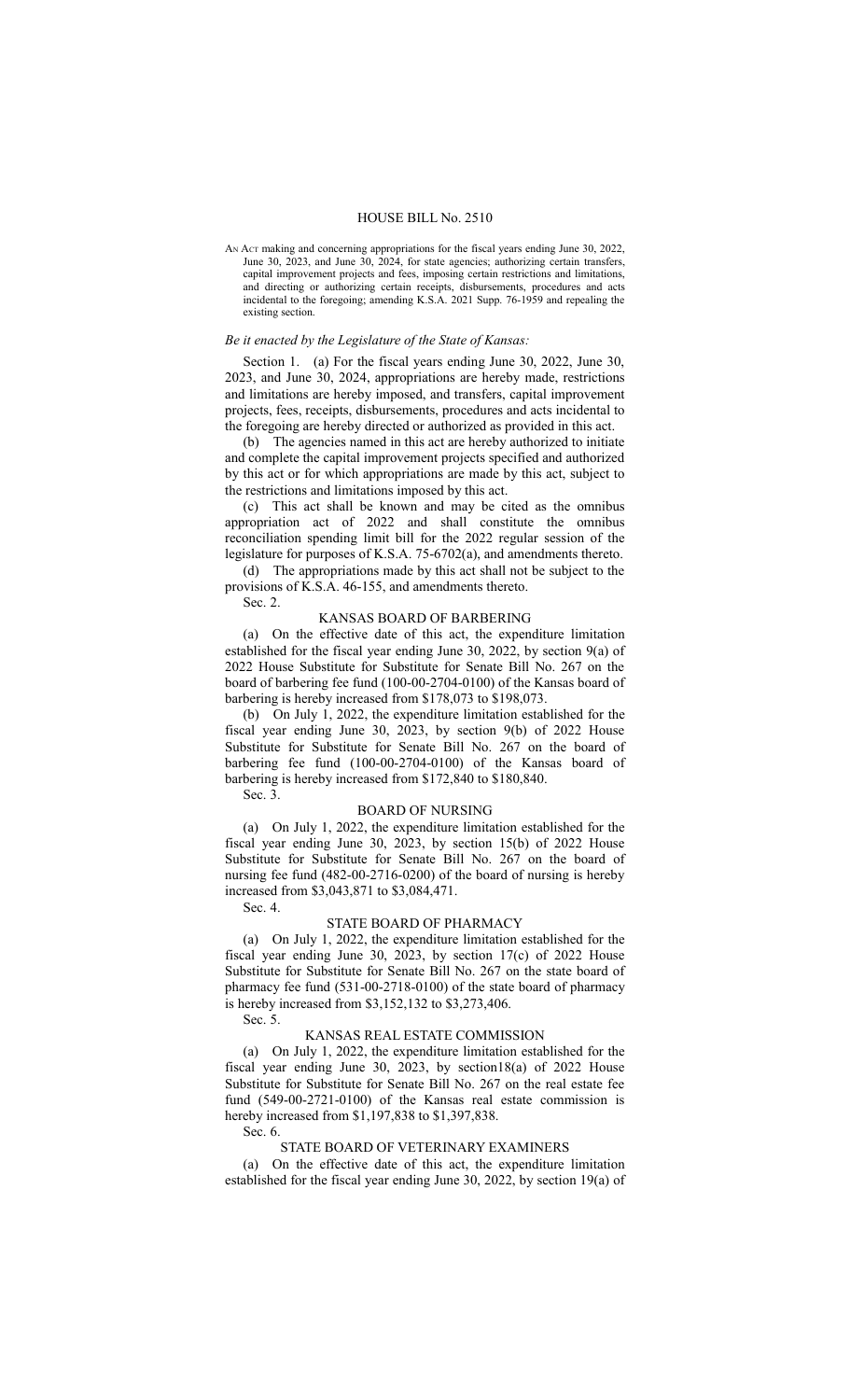2022 House Substitute for Substitute for Senate Bill No. 267 on the veterinary examiners fee fund (700-00-2727-1100) of the state board of veterinary examiners is hereby increased from \$339,745 to \$349,001. Sec. 7.

LEGISLATIVE COORDINATING COUNCIL

(a) There is appropriated for the above agency from the state general fund for the fiscal year ending June 30, 2023, the following: Legislative research department –

operations (425-00-1000-0103)..............................................\$81,842 Office of revisor of statutes –

operations (579-00-1000-0103)............................................\$163,684 Sec. 8.

## LEGISLATURE

(a) There is appropriated for the above agency from the state general fund for the fiscal year ending June 30, 2023, the following: Legislative information system (428-00-1000-0300).............\$5,097,000

(b) During the fiscal year ending June 30, 2023, in addition to the other purposes for which expenditures may be made by the above agency from moneys appropriated from the state general fund or from any special revenue fund or funds for the above agency for fiscal year 2023 as authorized by section 24 of 2022 House Substitute for Substitute for Senate Bill No. 267, this or other appropriation act of the 2022 regular session of the legislature, expenditures shall be made by the above agency from such moneys for fiscal year 2023 to create an interim study committee on Sedgwick county regional mental health bed expansion: *Provided,* That such committee shall consist of 11 members as follows: (1) The members of the legislative budget committee; (2) the chairperson and vice chairperson of the 2021 special committee on Kansas mental health modernization and reform; (3) a member of the minority party of the house of representatives appointed by the legislative coordinating council; and (4) a member of the senate appointed by the legislative coordinating council: *Provided further,* That such committee shall develop a plan for providing a facility with acute inpatient psychiatric adult beds and adult forensic beds in the Sedgwick county regional area: *And provided further,* That such facility shall not exceed 50 total beds: *And provided further,* That such committee shall define the terms of such facility and the operation agreement of such facility: *And provided further,* That such interim committee shall report any recommendations regarding such facility to the state finance council on or before October 1, 2022.

Sec. 9.

#### GOVERNOR'S DEPARTMENT

(a) There is appropriated for the above agency from the following special revenue fund or funds for the fiscal year ending June 30, 2022, all moneys now or hereafter lawfully credited to and available in such fund or funds, except that expenditures other than refunds authorized by law shall not exceed the following:

Nursing facilities support fund..............................................\$15,000,000 (b) In addition to the other purposes for which expenditures may be made by the above agency from moneys appropriated from the state general fund or any special revenue fund or funds for fiscal year 2023 by section 28 of 2022 House Substitute for Substitute for Senate Bill No. 267, this or any other appropriation act of the 2022 regular session of the legislature, expenditures shall be made by the above agency from such moneys to consult with the director of the budget who shall determine the amount of moneys from any federal law that appropriates moneys to the state for aid for coronavirus relief that are eligible to be used for the purposes of nursing facilities support, may be expended at the discretion of the state in compliance with the office of management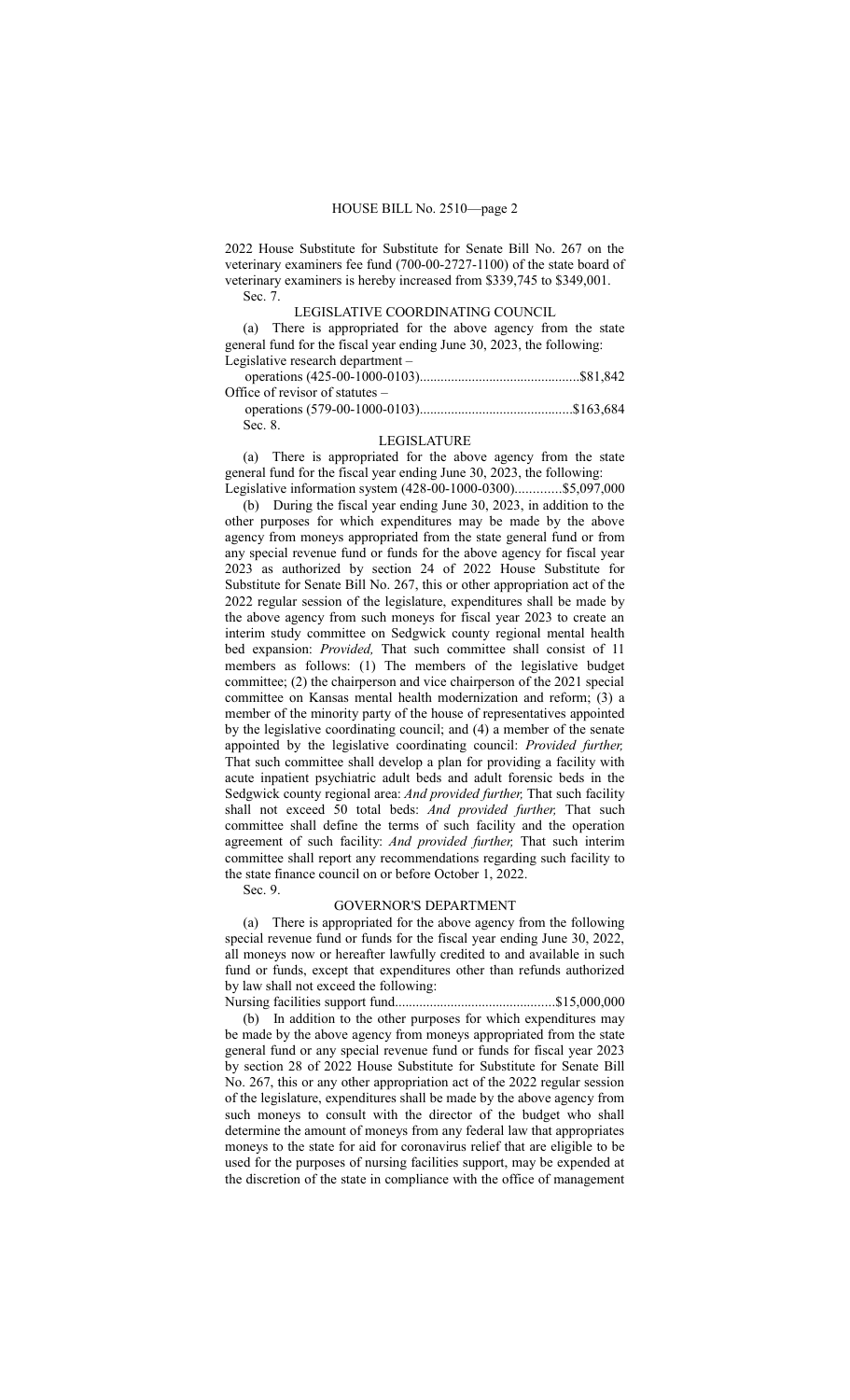and budget's uniform administrative requirements, cost principles and audit requirements for federal awards, and are unencumbered: *Provided,* That, of such identified moneys, the director of the budget shall determine the remaining moneys available in special revenue funds: *Provided further*, That if the above agency, in consultation with the director of the budget, determines that federal moneys to the state for aid for coronavirus relief are available during fiscal year 2022 to be used for the purposes of this subsection, the director of the budget shall certify the amount of such federal coronavirus relief moneys from each fund to the director of accounts and reports and upon receipt of each such certification, or as soon thereafter as moneys are available, the director of accounts and reports shall immediately transfer an aggregate amount equal to \$15,000,000 as available from such funds to the the nursing facilities support fund of the above agency: *And provided further*, That at the same time as the director of the budget transmits certification to the director of accounts and reports, the director of the budget shall transmit a copy of such certification to the director of legislative research.

Sec. 10.

#### GOVERNOR'S DEPARTMENT

(a) There is appropriated for the above agency from the state general fund for the fiscal year ending June 30, 2023, the following: Court appointed special advocates.............................................\$225,000

(b) Expenditures shall be made from the American rescue plan – state fiscal relief federal fund (252-00-3756) for the fiscal year ending June 30, 2023, pursuant to the authority in 42 U.S.C.  $\S$  802(c)(1) or other relevant authority, to provide government services, for the following specified purposes:

Colby CC project grant...........................................................\$1,843,594 *Provided,* That all moneys from the Colby CC project grant account shall be for the career and technical education agricultural center: *Provided further,* That all expenditures from such account shall require a local grant match of nonstate moneys or donated equipment on a \$1 for-\$1 basis from either the college or private industry partner.

Seward County CC project grant............................................\$1,843,594 *Provided,* That all moneys from the Seward County CC project grant account shall be for the professional truck driver program and diesel technology lab: *Provided further,* That all expenditures from such account shall require a local grant match of nonstate moneys or donated equipment on a \$1-for-\$1 basis from either the college or private industry partner.

Coffeyville CC project grant......................................................\$425,987 *Provided,* That all moneys from the Coffeyville CC project grant account shall be for the construction, electrical, fire science and welding technology programs: *Provided further,* That all expenditures from such account shall require a local grant match of nonstate moneys or donated equipment on a \$1-for-\$1 basis from either the college or private industry partner.

Butler County CC project grant.................................................\$572,268 *Provided,* That all moneys from the Butler County CC project grant account shall be for the culinary arts and hospitality and management programs: *Provided further,* That all expenditures from such account shall require a local grant match of nonstate moneys or donated equipment on a \$1-for-\$1 basis from either the college or private industry partner.

Barton CC project grant..........................................................\$1,843,594 *Provided,* That all moneys from the Barton CC project grant account shall be for the agriculture, farm machine and transportation technology complex: *Provided further,* That all expenditures from such account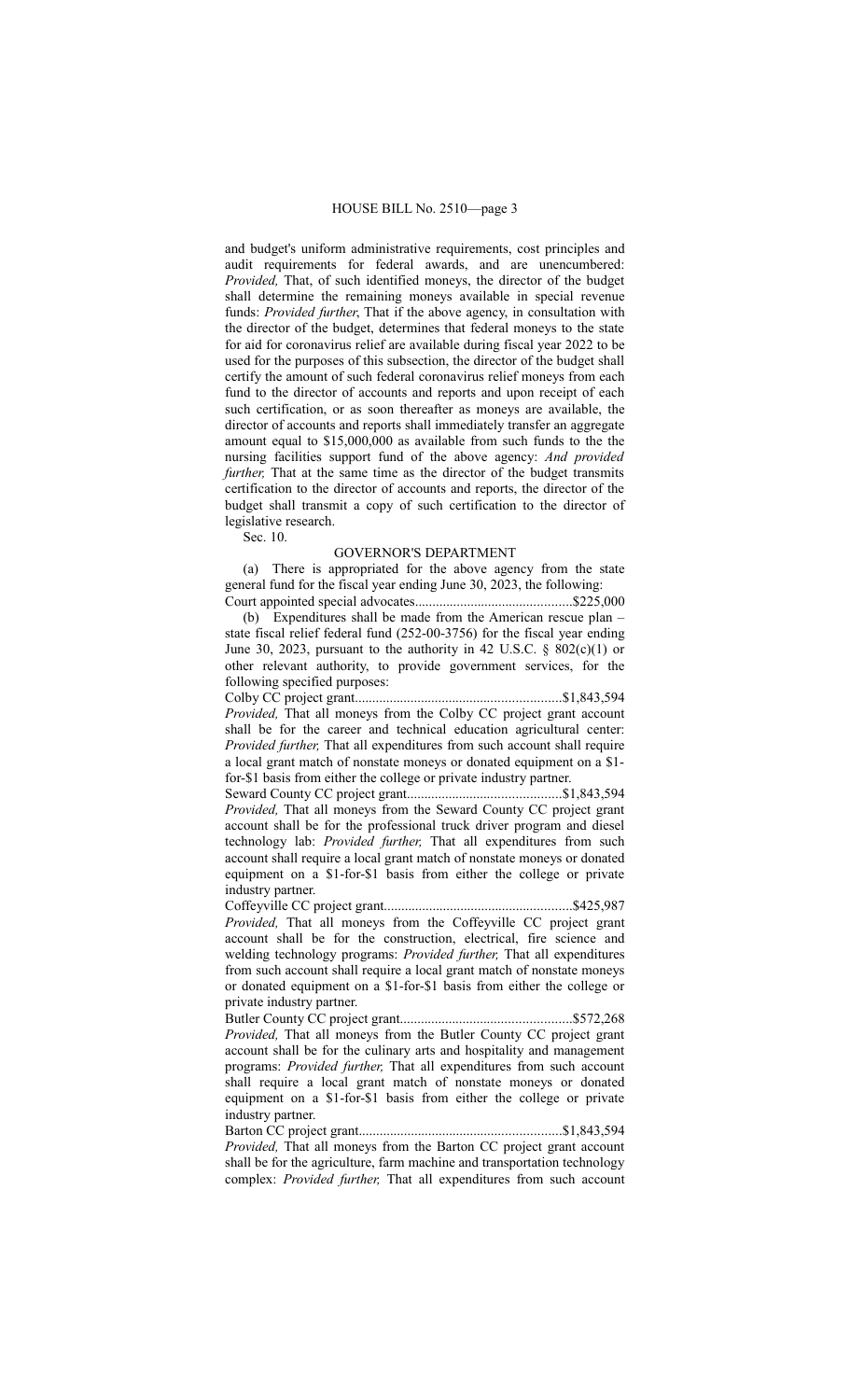shall require a local grant match of nonstate moneys or donated equipment on a \$1-for-\$1 basis from either the college or private industry partner.

North central Kansas technical college project grant..............\$1,843,594 *Provided,* That all moneys from the North central Kansas technical college project grant account shall be for the carpentry and commercial drivers' license programs: *Provided further,* That all expenditures from such account shall require a local grant match of nonstate moneys or donated equipment on a \$1-for-\$1 basis from either the college or private industry partner.

Northwest Kansas technical college project grant.....................\$600,104 *Provided,* That all moneys from the Northwest Kansas technical college project grant account shall be for the cybersecurity and cryptosecurity programs: *Provided further,* That all expenditures from such account shall require a local grant match of nonstate moneys or donated equipment on a \$1-for-\$1 basis from either the college or private industry partner.

Washburn institute of technology project grant.......................\$1,843,594 *Provided,* That all moneys from the Washburn institute of technology project grant account shall be for the manufacturing training center: *Provided further,* That all expenditures from such account shall require a local grant match of nonstate moneys or donated equipment on a \$1 for-\$1 basis from either the college or private industry partner.

Wichita state technical college project grant...........................\$1,843,594 *Provided,* That all moneys from the Wichita state technical college project grant account shall be for the smart manufacturing, industry training 4.0 and associate degree nursing programs: *Provided further,* That all expenditures from such account shall require a local grant match of nonstate moneys or donated equipment on a \$1-for-\$1 basis from either the college or private industry partner.

Flint hills technical college project grant...................................\$500,000 *Provided,* That all moneys from the Flint hills technical college project grant account shall be for welding equipment: *Provided further,* That all expenditures from such account shall require a local grant match of nonstate moneys or donated equipment on a \$1-for-\$1 basis from either the college or private industry partner.

Salina technical college project grant.....................................\$1,843,594 *Provided,* That all moneys from the Salina technical college project grant account shall be for the automation and maintenance programs: *Provided further,* That all expenditures from such account shall require a local grant match of nonstate moneys or donated equipment on a \$1 for-\$1 basis from either the college or private industry partner.

Manhattan technical college project grant..............................\$1,843,594 *Provided,* That all moneys from the Manhattan technical college project grant account shall be for the biomanufacturing program expansion: *Provided further,* That all expenditures from such account shall require a local grant match of nonstate moneys or donated equipment on a \$1 for-\$1 basis from either the college or private industry partner.

Fort Hays state university project grant..................................\$5,000,000 *Provided,* That all moneys from the Fort Hays state university project grant account shall be for the Gross coliseum improvements.

Emporia state university project grant....................................\$5,000,000 *Provided,* That all moneys from the Emporia state university project grant account shall be for the nursing program relocation and staffing.

Pittsburg state university project grant....................................\$5,000,000 *Provided,* That all moneys from the Pittsburg state university project grant account shall be for the expansion of the Tyler research development park and projects in block 22.

Washburn university project grant..........................................\$3,000,000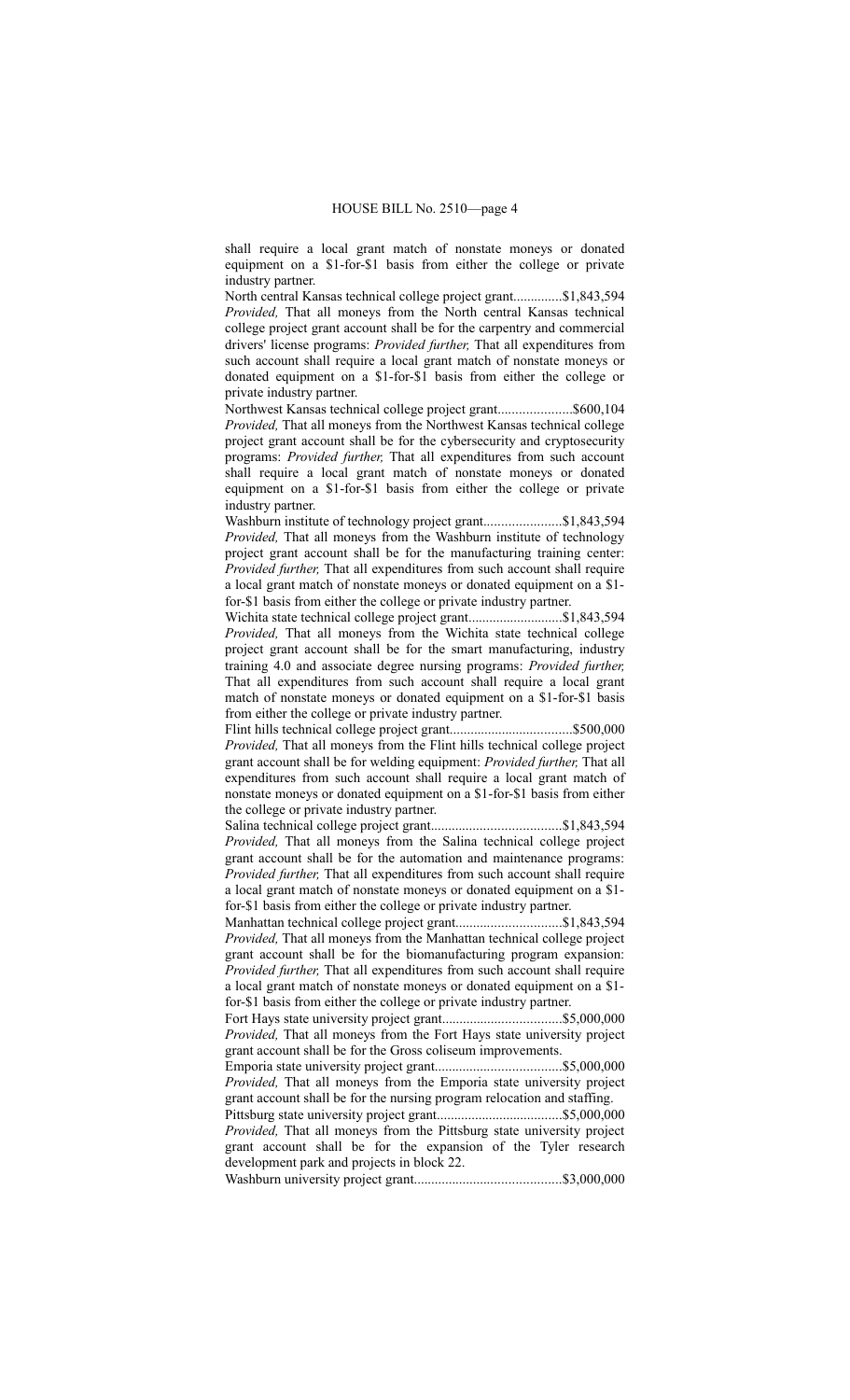*Provided,* That all moneys from the Washburn university project grant account shall be for the center for integrated health studies. Animal nourishment facility economic

development infrastructure................................................\$5,000,000 *Provided,* That expenditures from the animal nourishment facility economic development infrastructure account shall be used by the above agency for the purpose of infrastructure for an animal nourishment facility for a city in Kansas with a population greater than 24,000 and less than 24,500 as of the 2020 census.

Southeast Kansas economic

development infrastructure.....................................................\$5,000,000 *Provided,* That expenditures from the southeast Kansas economic development infrastructure account shall be used by the above agency for the purpose of infrastructure for a city in southeast Kansas with a population greater than 20,000 and less than 21,000 as of the 2020 census.

Northeast Kansas economic development..............................\$3,100,000 *Provided*, That expenditures from the northeast Kansas economic development account shall be used by the above agency for the purpose of the refurbishment of a building for housing for a city in northeast Kansas with a population greater than 12,200 and less than 12,700 as of the 2020 census.

Port authority transload facility economic development........\$2,500,000 *Provided,* That expenditures from the port authority transload facility economic development account shall be used by the above agency for the purpose of establishing a transload facility for a county in Kansas with a population greater than 4,000 and less than 4,300 as of the 2020 census and such county has been awarded a building a stronger economy grant in fiscal year 2022.

Economic expansion rural housing grant..............................\$20,000,000 *Provided*, That the expenditures from the economic expansion rural housing grant account shall be used by the above agency for the purpose of providing grants to housing projects intended to accommodate expansion due to recent economic development in a Kansas county with a population greater than 40,000 and less than 60,000 as of the 2020 census: *Provided further,* That the recent economic development will create over 500 new jobs and the housing project includes over \$50,000,000 in capital investments: *And provided further,* That all moneys in the economic expansion rural housing grant account expended for fiscal year 2023 shall be matched by nonstate moneys on a \$1-to-\$1 basis.

Nutritional program grant.......................................................\$1,500,000 *Provided*, That the above agency shall consult with the Kansas department for aging and disability services to distribute such funding.

(c) During the fiscal year ending June 30, 2023, the expenditures in subsection (b) from the American rescue plan – state fiscal relief federal fund shall not be subject to the provisions of section 28(d) of 2022 House Substitute for Substitute for Senate Bill No. 267.

(d) During the fiscal year ending June 30, 2023, the provisions of section 196 of 2022 House Substitute for Substitute for Senate Bill No. 267 shall not apply to expenditures from the American rescue plan – state fiscal relief federal fund of the governor's department. Such expenditures are subject to the provisions of subsection (b).

(e) On July 1, 2022, the appropriation of all moneys credited to and available in the community colleges, technical colleges and Washburn project grant account of the American rescue plan – state fiscal relief federal fund for the fiscal year ending June 30, 2022, by section 28(f) of 2022 House Substitute for Substitute for Senate Bill No. 267 is hereby lapsed. On July 1, 2022, the community colleges,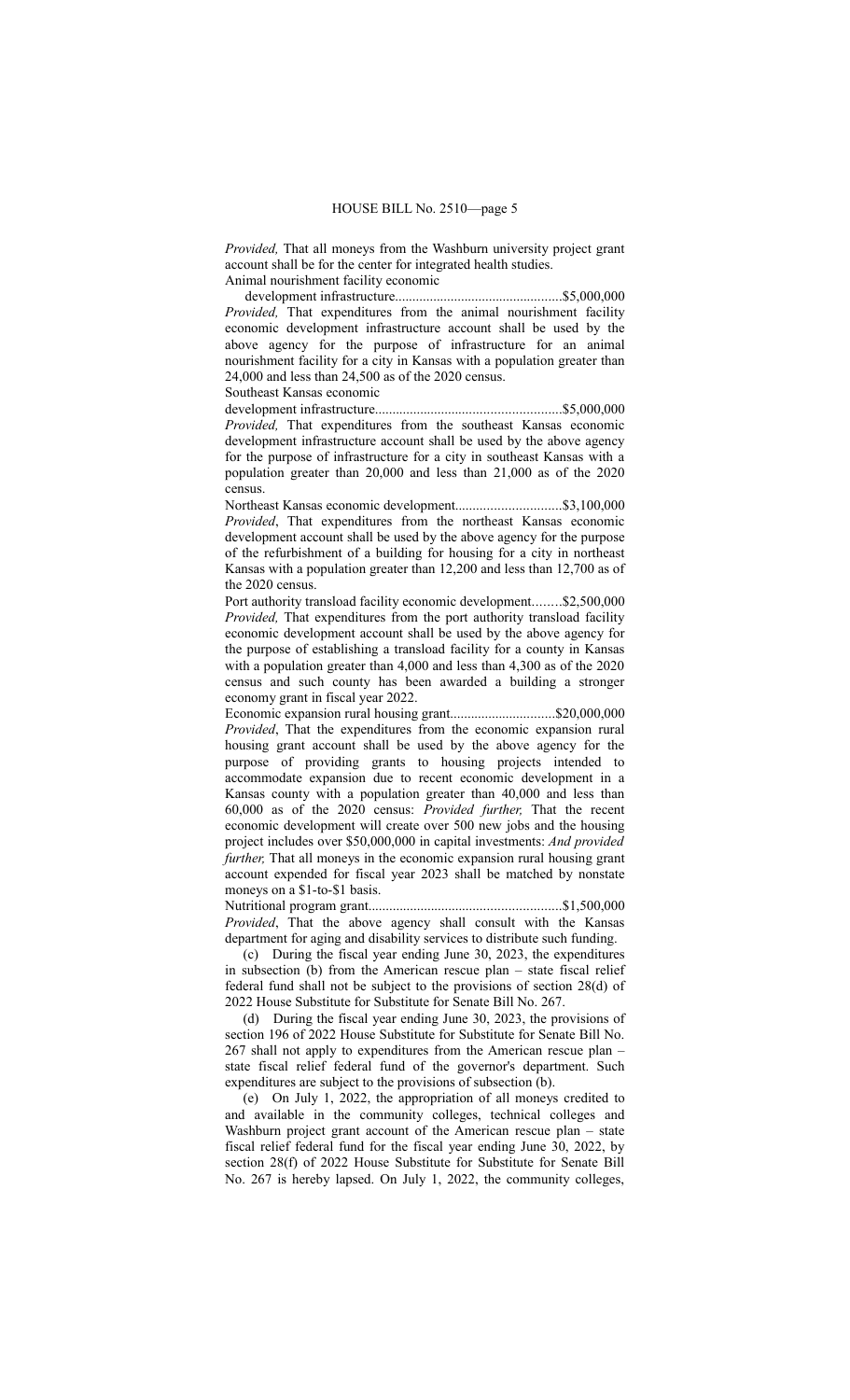technical colleges and Washburn project grant account is hereby abolished.

(f) There is appropriated for the above agency from the state economic development initiatives fund for the fiscal year ending June 30, 2023, the following:

Affordable housing redevelopment.........................................\$1,000,000 *Provided,* That expenditures from the affordable housing redevelopment account shall be used by the above agency for the purpose of the redevelopment of a hotel into affordable apartments for moderate-income individuals for a city in central Kansas with a population greater than 4,350 and less than 4,450 as of the 2020 census.

(g) There is appropriated for the above agency from the following special revenue fund or funds for the fiscal year ending June 30, 2023, all moneys now or hereafter lawfully credited to and available in such fund or funds, except that expenditures other than refunds authorized by law shall not exceed the following: White collar crime fund...............................................................No limit

(h) During the fiscal year ending June 30, 2023, in addition to the other purposes for which expenditures may be made from the private and independent college project grant account of the American rescue plan – state fiscal relief federal fund (252-00-3756) of the governor's department for fiscal year 2023 as authorized by section 28(f) of 2022 House Substitute for Substitute for Senate Bill No. 267, this or other appropriation act of the 2022 regular session of the legislature, expenditures of \$200,000 shall be made from such account for fiscal year 2023 for the Benedictine college engineering program: *Provided, however,* That such expenditures shall be made only upon certification by the chief executive officer of Benedictine college to the director of accounts and reports that private moneys are available to match the expenditure of state moneys on a \$1 of private moneys to \$1 of state moneys basis: *Provided further,* That such private money matches shall not be existing college funds and shall be new moneys.

(i) On July 1, 2022, the expenditure limitation established for the fiscal year ending June 30, 2023, by section 28(f) of 2022 House Substitute for Substitute for Senate Bill No. 267 on the Pratt CC program grant account of the American rescue plan – state fiscal relief federal fund (252-00-3756) of the governor's department is hereby decreased from \$788,445 to \$778,445.

Sec. 11.

### SECRETARY OF STATE

(a) During the fiscal year ending June 30, 2023, notwithstanding the provisions of chapter 61 of the 2021 Session Laws of Kansas, and amendments thereto, or any other statute to the contrary, in addition to the other purposes for which expenditures may be made by the above agency from moneys appropriated from any special revenue fund or funds for fiscal year 2023 as authorized by section 32 of 2022 House Substitute for Substitute for Senate Bill No. 267, this or any other appropriation act of the 2022 regular session of the legislature, expenditures shall be made by such agency from such moneys for the above agency to continue to require an annual filing of the written business entity information report by the business entities required to file such report.

Sec. 12.

#### STATE TREASURER

(a) There is appropriated for the above agency from the following special revenue fund or funds for the fiscal year ending June 30, 2023, all moneys now or hereafter lawfully credited to and available in such fund or funds, except that expenditures shall not exceed the following: STAR bonds food sales tax revenue replacement fund...............No limit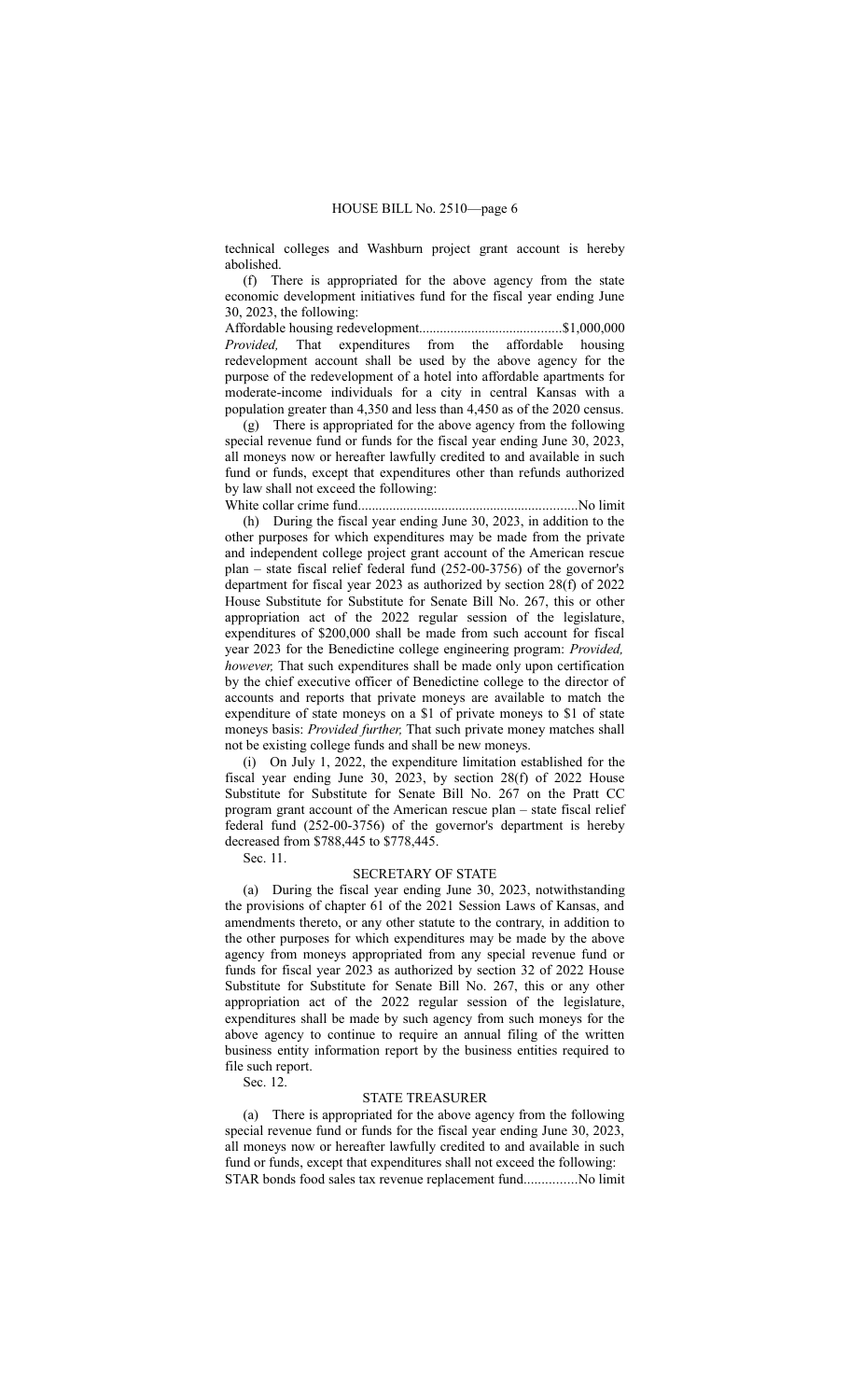Distinctive license plate royalty fund..........................................No limit

(b) Prior to June 30, 2023, the governing body of each city and county that has established a STAR bond project district as defined in K.S.A. 2021 Supp. 12-17,162, and amendments thereto, prior to December 31, 2022, in consultation with the secretary of revenue, shall certify to the director of accounts and reports the amount equal to the amount of sales tax revenue realized from sales within such district.

Sec. 13.

#### STATE TREASURER

(a) There is appropriated for the above agency from the following special revenue fund or funds for the fiscal year ending June 30, 2024, all moneys now or hereafter lawfully credited to and available in such fund or funds, except that expenditures shall not exceed the following: STAR bonds food sales tax revenue replacement fund...............No limit

(b) On July 1, 2023, and January 1, 2024, the governing body of each such city or county shall certify to the director of accounts and reports an amount equal to the amount by which revenues realized from such sales taxes imposed in such STAR bond project district are reduced for the preceding six-month period due to legislative changes in the state sales tax for food and food ingredients. Prior to September 1, 2023, and March 1, 2024, the director of accounts and reports shall certify to the state treasurer each amount certified by the governing bodies of cities or counties under this subsection for the preceding six months and shall transfer from the state general fund to the STAR bonds food sales tax revenue replacement fund the aggregate of all amounts so certified. Prior to October 15, 2023, and April 15, 2024, the state treasurer shall pay from the STAR bonds food sales tax revenue replacement fund to the city bond fund in the amount certified to the director of accounts and reports for each city or county for the preceding six months.

Sec. 14.

#### INSURANCE DEPARTMENT

(a) On the effective date of this act, the pharmacy benefits manager registration fund (331-00-2665-2665) of the insurance department is hereby redesignated as the pharmacy benefits manager licensure fund of the insurance department.

Sec. 15.

## HEALTH CARE STABILIZATION FUND BOARD OF GOVERNORS

(a) Notwithstanding the provisions of K.S.A. 40-3401, and amendments thereto, or any other statute, during the fiscal year ending June 30, 2023, in addition to the other purposes for which expenditures may be made by the above agency from moneys appropriated from any special revenue fund or funds of the above agency for fiscal year 2023 as authorized by section 36 of 2022 House Substitute for Substitute for Senate Bill No. 267, this or other appropriation act of the 2022 regular session of the legislature, expenditures shall be made by the above agency from such moneys for fiscal year 2023 to deem a maternity center as a "healthcare provider" for the purposes of the healthcare provider insurance availability act, K.S.A. 40-3401 et seq., and amendments thereto, if such maternity center: (1) Has been granted accreditation by a national organization recognized by the board of governors and whose accreditation standards are approved by the board; or (2) is a maternity center as defined in K.S.A. 65-503, and amendments thereto.

Sec. 16.

#### JUDICIAL BRANCH

(a) There is appropriated for the above agency from the state general fund for the fiscal year ending June 30, 2023, the following: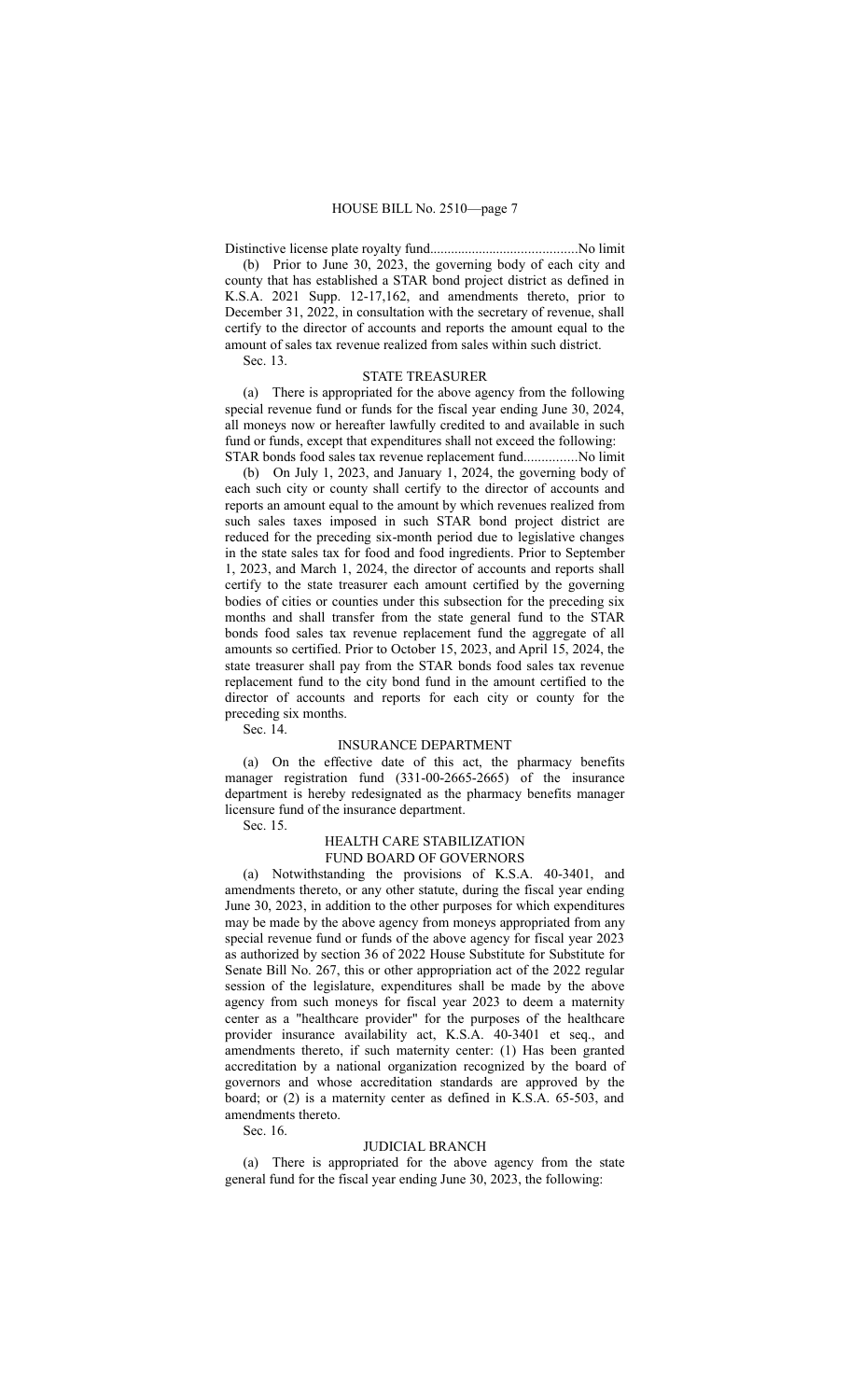Judiciary operations (677-00-1000)......................................\$17,328,850

(b) There is appropriated for the above agency from the following special revenue fund or funds for the fiscal year ending June 30, 2023, all moneys now or hereafter lawfully credited to and available in such fund or funds, except that expenditures other than refunds authorized by law shall not exceed the following: Specialty court resources fund.....................................................No limit

Sec. 17.

DEPARTMENT OF ADMINISTRATION

(a) There is appropriated for the above agency from the state general fund for the fiscal year ending June 30, 2022, the following: Debt service refunding –

2015A (173-00-1000-0463)...........................................\$160,460,850 *Provided,* That expenditures from the debt service refunding – 2015A account shall be made by the above agency solely for the purposes of debt service payments and legally defeasing or cash redeeming the 2015A state of Kansas projects revenue bonds redeeming at their first optional redemption date of May 1, 2023.

National bio and agro-defense facility –

debt service (173-00-1000-0460)..................................\$171,765,300 *Provided,* That expenditures from the national bio and agro-defense facility – debt service account shall be made by the above agency solely for the purposes of debt service payments and legally defeasing or cash redeeming the 2015G national bio and agro-defense facility project revenue bonds redeeming at their first optional redemption date of April 1, 2023.

(b) On the effective date of this act, the director of accounts and reports shall transfer \$250,000,000 from the state general fund to the budget stabilization fund (173-00-1600-1600): *Provided*, That the transfer of such amount shall be in addition to any other transfer from the state general fund to the budget stabilization fund as prescribed by law.

Sec. 18.

#### DEPARTMENT OF ADMINISTRATION

(a) There is appropriated for the above agency from the state general fund for the fiscal year ending June 30, 2023, the following: Salary adjustments.....................................................................\$150,000 *Provided,* That expenditures shall be made by the above agency from this account in fiscal year 2023 to increase by the amount of 5% the salaries and wages, and associated fringe benefits, for office of

facilities and property management custodial staff for buildings in the capitol complex. (b) There is appropriated for the above agency from the following

special revenue fund or funds for the fiscal year ending June 30, 2023, all moneys now or hereafter lawfully credited to and available in such fund or funds, except that expenditures other than refunds authorized by law shall not exceed the following:

Kansas suffragist memorial fund.................................................No limit Kansas gold star families memorial fund....................................No limit

(c) On July 1, 2022, the director of accounts and reports shall transfer \$10,000,000 from the state general fund to the health benefits administration clearing fund – remit admin service org (173-00-7746- 7746) of the department of administration.

Sec. 19.

#### DEPARTMENT OF REVENUE

(a) There is appropriated for the above agency from the following special revenue fund or funds for the fiscal year ending June 30, 2023, all moneys now or hereafter lawfully credited to and available in such fund or funds, except that expenditures other than refunds authorized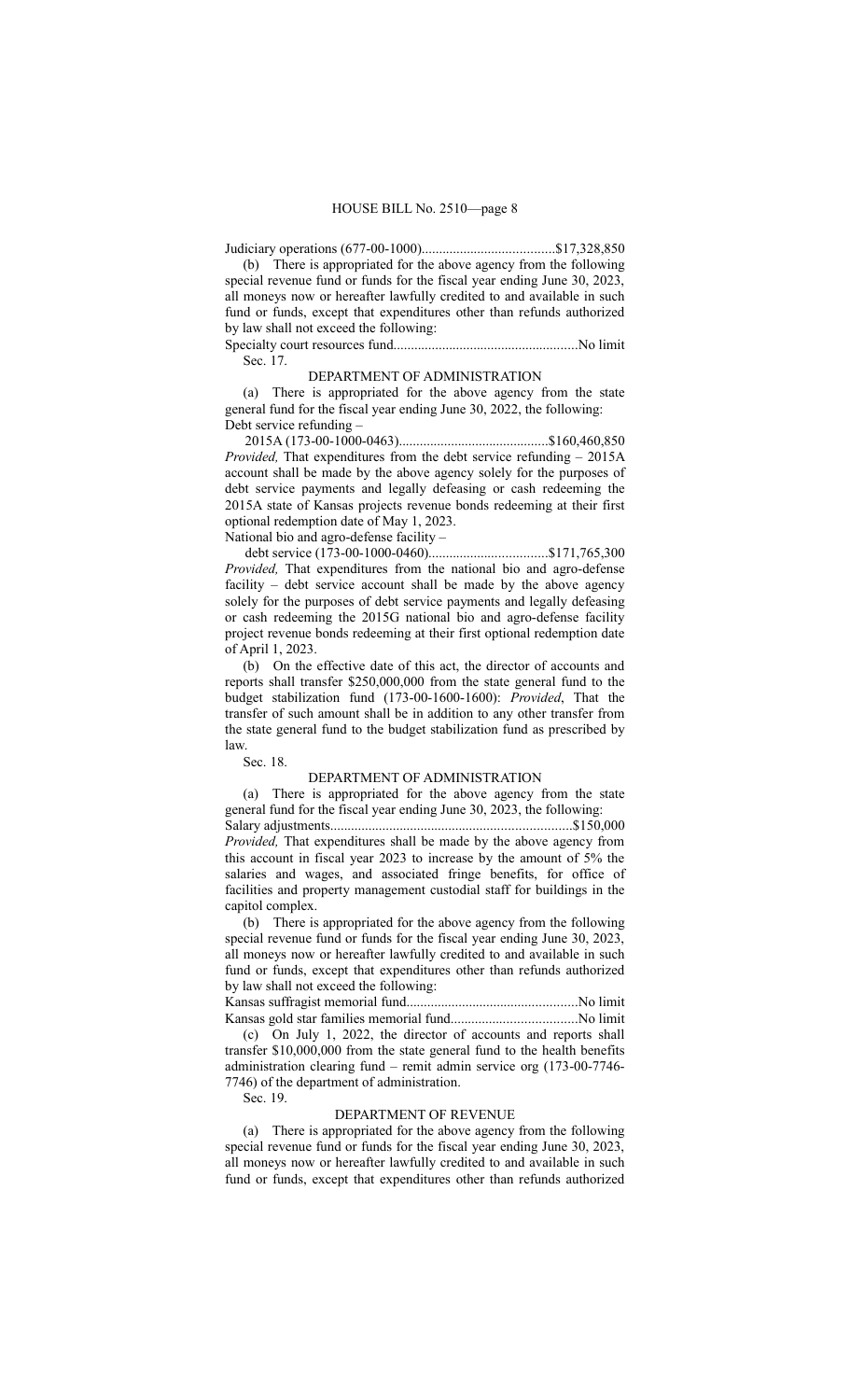by law shall not exceed the following:

Kansas historic site fund..............................................................No limit

| Sec. 20. |  |
|----------|--|

#### KANSAS LOTTERY

(a) On the effective date of this act, the aggregate of the amounts authorized by section 67(b) of chapter 98 of the 2021 Session Laws of Kansas to be transferred from the lottery operating fund (450-00-5123- 5100) to the state gaming revenues fund (173-00-9011-9100) during the fiscal year ending June 30, 2022, is hereby increased from \$69,590,000 to \$70,740,000.

(b) There is appropriated for the above agency from the following special revenue fund or funds for the fiscal year ending June 30, 2023, all moneys now or hereafter lawfully credited to and available in such fund or funds, except that expenditures other than refunds authorized by law shall not exceed the following:

Sec. 21.

## DEPARTMENT OF COMMERCE

(a) On the effective date of this act, or as soon thereafter as moneys are available, the director of accounts and reports shall transfer \$4,000,000 from the state general fund to the job creation program fund created pursuant to K.S.A. 74-50,224, and amendments thereto: *Provided*, That the above agency, with the approval of the state finance council, shall expend such moneys for the purpose of preparing land for an economic development project in accordance with this subsection to fulfill the purposes of the attracting powerful economic expansion act established by House Substitute for Senate Bill No. 347: *Provided further*, That the state finance council acting on this matter is hereby characterized as a matter of legislative delegation and subject to the guidelines prescribed in K.S.A. 75-3711c(c), and amendments thereto: *Provided, however,* That if the state finance council does not approve an agreement with a qualified firm or qualified supplier pursuant to section 2 of House Substitute for Senate Bill No. 347, then, on June 30, 2022, the director of accounts and reports shall transfer \$4,000,000 from the job creation program fund to the state general fund: *And provided further,* That, upon transferring such moneys to the state general fund, the director of accounts and reports shall certify to the director of the budget and the director of legislative research that such transfer has occurred.

Sec. 22.

#### DEPARTMENT OF COMMERCE

(a) There is appropriated for the above agency from the state general fund for the fiscal year ending June 30, 2023, the following:

Kansas semiquincentennial commission support.............................\$73,500 (b) There is appropriated for the above agency from the following special revenue fund or funds for the fiscal year ending June 30, 2023, all moneys now or hereafter lawfully credited to and available in such fund or funds, except that expenditures other than refunds authorized by law shall not exceed the following:

Kansas commission for the United States

| Attracting powerful economic expansion payroll |          |
|------------------------------------------------|----------|
|                                                |          |
| Attracting powerful economic expansion new     |          |
| annlarge training and advection find           | No limit |

employee training and education fund...................................No limit Attracting powerful economic expansion Kansas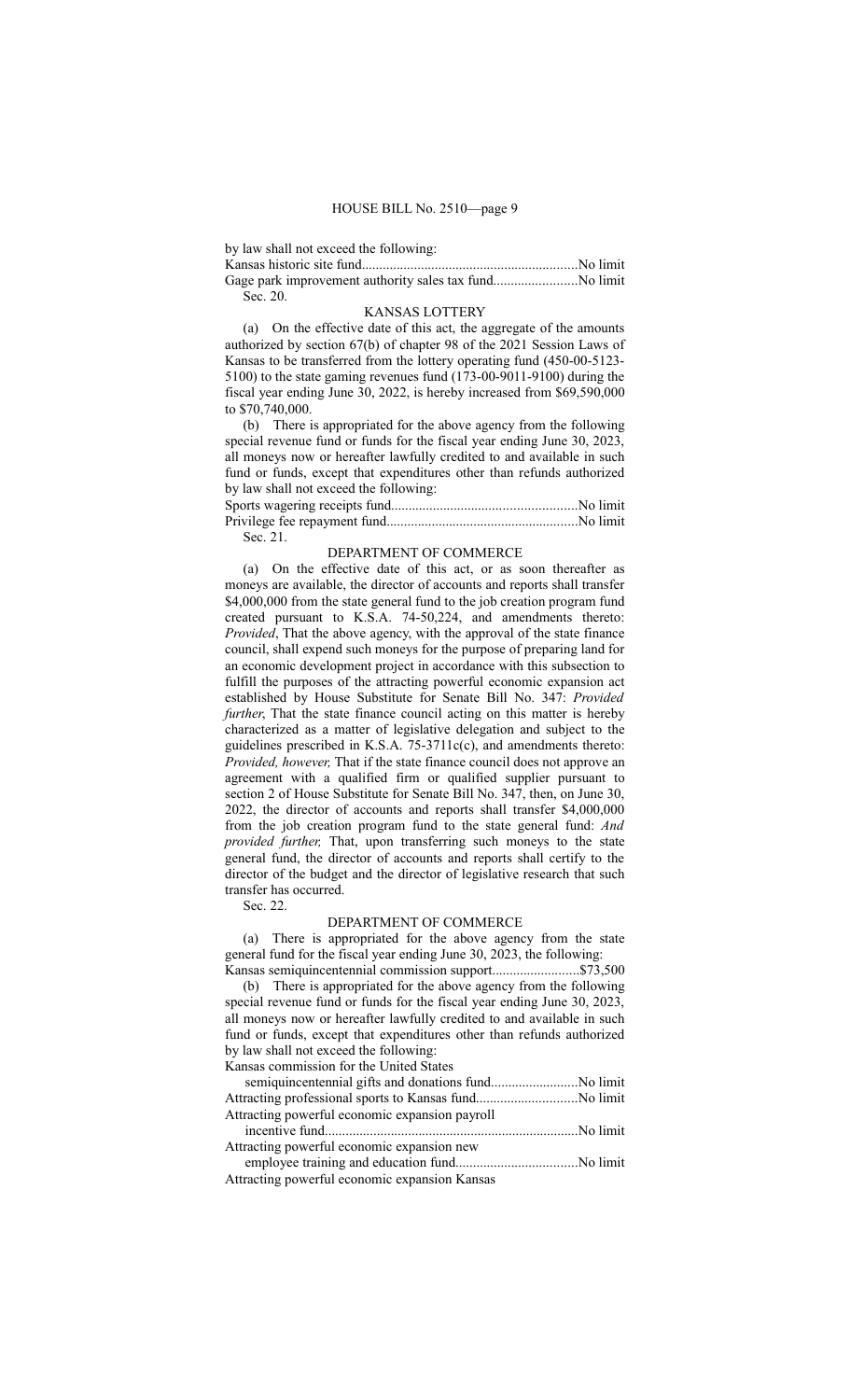residency incentive fund........................................................No limit (c) During the fiscal year ending June 30, 2023, the secretary of commerce shall certify to the director of accounts and reports if the state finance council has approved an agreement with a qualified firm or qualified supplier pursuant to section 2 of House Substitute for Senate Bill No. 347: *Provided*, That upon receipt of such certification, the director of accounts and reports shall transfer an aggregate amount of not more than \$19,000,000 from the job creation program fund created pursuant to K.S.A. 74-50,224, and amendments thereto, to the attracting powerful economic expansion payroll incentive fund, the attracting powerful economic expansion new employee training and education fund and the attracting powerful economic expansion Kansas residency incentive fund of the above agency: *Provided further*, That the secretary of commerce shall certify to the director of accounts and reports the appropriate amount to be transferred to each such special revenue fund to fulfill the purposes of the attracting powerful economic expansion act established by House Substitute for Senate Bill No. 347 and shall transmit a copy of such certification to the director of the budget and the director of legislative research.

Sec. 23.

## KANSAS COMMISSION ON VETERANS AFFAIRS OFFICE

(a) There is appropriated for the above agency from the state general fund for the fiscal year ending June 30, 2023, the following: Operating expenditures – Kansas

| Operating expenditures – Kansas                  |          |
|--------------------------------------------------|----------|
| $v_{\text{aterno}}$ home $(604, 00, 1000, 0503)$ | \$105.00 |

veterans' home (694-00-1000-0503)....................................\$105,000 Sec. 24.

# DEPARTMENT OF HEALTH AND ENVIRONMENT –

## DIVISION OF PUBLIC HEALTH

(a) There is appropriated for the above agency from the state general fund for the fiscal year ending June 30, 2023, the following: Specialty health care access programs (264-00-1000)...............\$750,000 *Provided*, That of the amount appropriated for the specialty health care access programs account, \$250,000 shall be distributed to each of the following programs: Project access of Wichita, health access of Shawnee county, and Wy Jo care of Wyandotte and Johnson counties. Child abuse review and evaluation program................................\$757,000 *Provided,* That expenditures shall be made from the child abuse review and evaluation program account to train healthcare providers to recognize signs of child abuse and reimburse reviews and examinations conducted by such trained healthcare providers: *Provided further,* That on or before January 9, 2023, the above agency shall submit a report to the house of representatives committee on appropriations and the senate committee on ways and means on services provided and the location of services provided by the program.

Any unencumbered balance in the cerebral palsy posture seating account in excess of \$100 as of June 30, 2022, is hereby reappropriated for fiscal year 2023.

(b) During the fiscal year ending June 30, 2023, expenditures shall be made by the above agency from the infant and toddler program (264-00-1000-0570) account of the state general fund in the amount of \$6,000,000 for the purposes of aid to local units and other assistance: *Provided, however,* That such moneys shall not be expended for administrative costs incurred by the above agency.

(c) There is appropriated for the above agency from the following special revenue fund or funds for the fiscal year ending June 30, 2023, all moneys now or hereafter lawfully credited to and available in such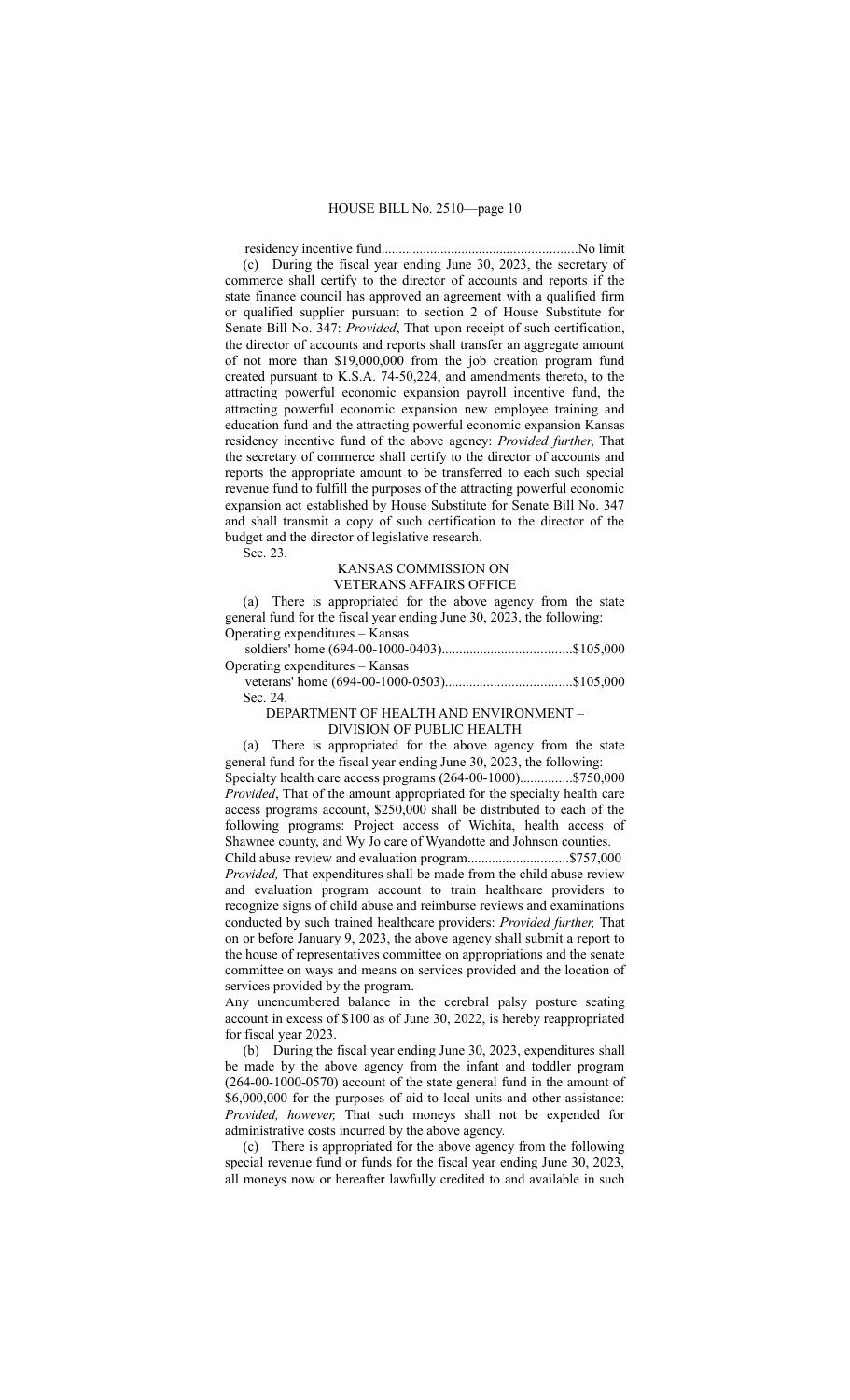fund or funds, except that expenditures other than refunds authorized by law shall not exceed the following:

HIV care formula grant federal fund (264-00-3328-3311)..........No limit Sec. 25.

DEPARTMENT OF HEALTH AND ENVIRONMENT –

DIVISION OF HEALTH CARE FINANCE

(a) On the effective date of this act, of the \$759,750,000 appropriated for the above agency for the fiscal year ending June 30, 2022, by section 80(a) of chapter 98 of the 2021 Session Laws of Kansas from the state general fund in the other medical assistance account (264-00-1000-3026), the sum of \$21,989,024 is hereby lapsed.

(b) During the fiscal year ending June 30, 2022, the above agency shall not expend any moneys appropriated from the state general fund or any special revenue fund or funds for fiscal year 2022 by section 80 of chapter 98 of the 2021 Session Laws of Kansas, section 40 of chapter 116 of the 2021 Session Laws of Kansas, section 69 of 2022 House Substitute for Substitute for Senate Bill No. 267, this or any other appropriation act of the 2022 regular session of the legislature to impose any limitation on funding, including, but not limited to, a maximum amount that may be paid for services, for the prospective payment system established pursuant to K.S.A. 39-2019, and amendments thereto, under the medical assistance program for certified community behavioral health clinics other than limitations imposed by the United States centers for medicare and medicaid services.

Sec. 26.

## DEPARTMENT OF HEALTH AND ENVIRONMENT – DIVISION OF HEALTH CARE FINANCE

(a) There is appropriated for the above agency from the state general fund for the fiscal year ending June 30, 2023, the following: Other medical assistance (264-00-1000-3026).....................\$34,249,128

(b) During the fiscal year ending June 30, 2023, the above agency shall not expend any moneys appropriated from the state general fund or any special revenue fund or funds for fiscal year 2023 by section 70 of 2022 House Substitute for Substitute for Senate Bill No. 267, this or any other appropriation act of the 2022 regular session of the legislature to impose any limitation on funding, including, but not limited to, a maximum amount that may be paid for services, for the prospective payment system established pursuant to K.S.A. 39-2019, and amendments thereto, under the medical assistance program for certified community behavioral health clinics other than limitations imposed by the United States centers for medicare and medicaid services.

(c) There is appropriated for the above agency from the following special revenue fund or funds for the fiscal year ending June 30, 2023, all moneys now or hereafter lawfully credited to and available in such fund or funds, except that expenditures other than refunds authorized by law shall not exceed the following:

Ryan White title II – federal fund (264-00-3328-3310)..............No limit Sec. 27.

KANSAS DEPARTMENT FOR

## AGING AND DISABILITY SERVICES

(a) There is appropriated for the above agency from the state general fund for the fiscal year ending June 30, 2022, the following: KanCare caseloads (039-00-1000-0610)..............................\$16,000,000 Larned state hospital – operating

expenditures (410-00-1000-0103).....................................\$5,500,000 Sec. 28.

# KANSAS DEPARTMENT FOR

## AGING AND DISABILITY SERVICES

(a) There is appropriated for the above agency from the state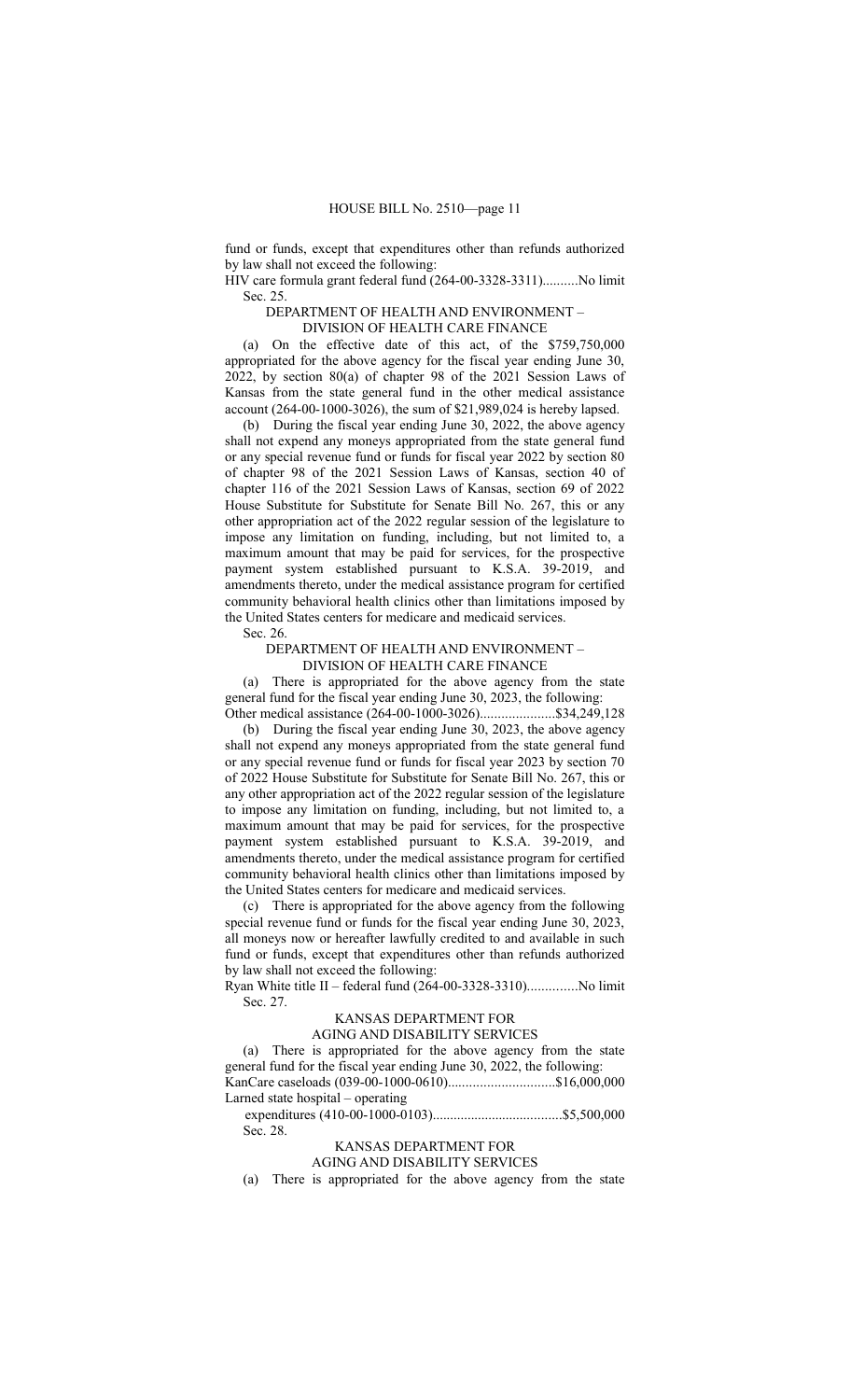general fund for the fiscal year ending June 30, 2023, the following: KanCare caseloads (039-00-1000-0610)...............................\$30,015,118 Non-KanCare caseloads (039-00-1000-0611)........................\$2,340,230 State operations (039-00-1000-0801) ....................................\$3,190,000 988 suicide prevention and mental health crisis hotline.......\$10,000,000 *Provided however*, That, on July 1, 2022, if House Substitute for Senate Bill No. 19, or other legislation that establishes a 988 suicide prevention and mental health crisis hotline fund and transfers moneys to such special revenue fund, has been passed by the legislature during the 2022 regular session and enacted into law, then, of the moneys appropriated in the 988 suicide prevention and mental health crisis hotline account, the sum of \$10,000,000 is hereby lapsed.

Community services and programs (039-00-1000-0520)..........\$500,000 (b) There is appropriated for the above agency from the following special revenue fund or funds for the fiscal year ending June 30, 2023, all moneys now or hereafter lawfully credited to and available in such fund or funds, except that expenditures other than refunds authorized by law shall not exceed the following:

988 suicide prevention and mental health crisis hotline fund......No limit (c) During the fiscal year ending June 30, 2023, in addition to the other purposes for which expenditures may be made by the above agency from the regional beds funding account (039-00-1000-3003) of the state general fund of the above agency for fiscal year 2023, as authorized by section 74(a) of 2022 House Substitute for Substitute for Senate Bill No. 267, this or other appropriation act of the 2022 regular session of the legislature, subject to the provisions of this subsection, expenditures shall be made by the above agency from the regional beds funding account for fiscal year 2023, in an amount not to exceed \$15,000,000, for the purpose of expanding regional mental health bed access in the Sedgwick county regional area: *Provided, however,* That such expenditures shall be subject to approval by the state finance council: *Provided further,* That the state finance council is hereby authorized to approve such expenditures: *And provided further,* That state finance council action on this matter is hereby characterized as a matter of legislative delegation and subject to the guidelines prescribed in K.S.A. 75-3711c(c), and amendments thereto: *And provided further,* That prior to any state finance council action, the interim legislative study committee on Sedgwick county regional area mental health bed expansion shall provide recommendations to the state finance council on or before October 1, 2022: *And provided further,* That the state finance council shall consider the recommendations from such interim study committee in determining whether to authorize expenditures for the purpose of expanding regional mental health bed access. Sec. 29.

## KANSAS DEPARTMENT FOR CHILDREN AND FAMILIES

(a) On the effective date of this act, of the \$220,433,685 appropriated for the above agency for the fiscal year ending June 30, 2022, by section 87(a) of chapter 98 of the 2021 Session Laws of Kansas from the state general fund in the youth services aid and assistance account (629-00-1000-7020), the sum of \$6,600,000 is hereby lapsed.

Sec. 30.

## KANSAS DEPARTMENT FOR CHILDREN AND FAMILIES

(a) On the effective date of this act, of the \$235,276,149 appropriated for the above agency for the fiscal year ending June 30, 2023, by section 76(a) of House Substitute for Substitute for Senate Bill No. 267 from the state general fund in the youth services aid and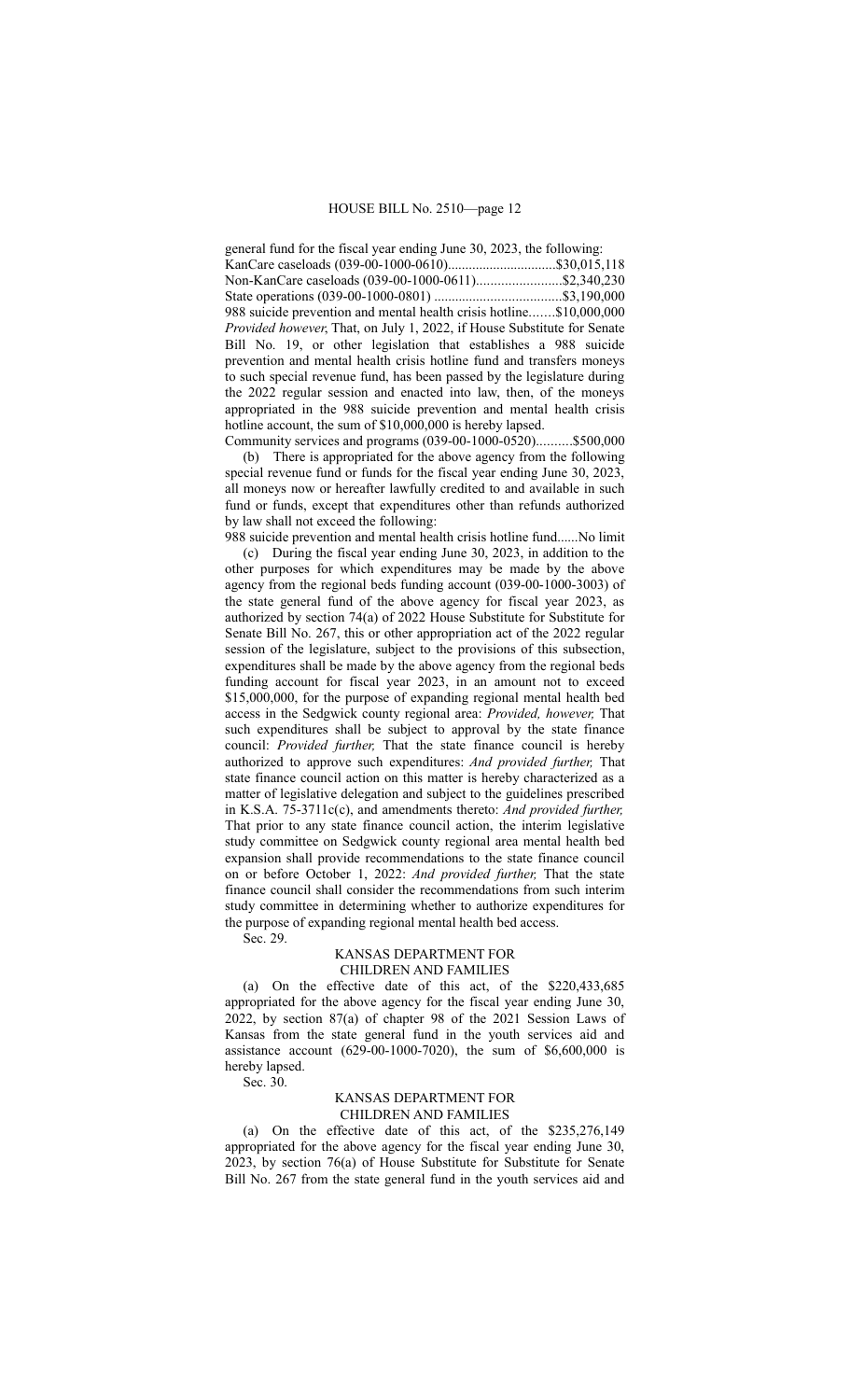assistance account (629-00-1000-7020), the sum of \$5,350,000 is hereby lapsed.

(b) During the fiscal year ending June 30, 2023, in addition to the other purposes for which expenditures may be made by the above agency from moneys appropriated from the state general fund or from any special revenue fund or funds for the above agency for fiscal year 2023 as authorized by section 76 of 2022 House Substitute for Substitute for Senate Bill No. 267, this or other appropriation act of the 2022 regular session of the legislature, expenditures shall be made by the above agency to collaborate with community partners and stakeholders to jointly develop a plan for implementation of a set of performance-based contracts to provide an array of evidence-based prevention and early intervention services for families who are at risk for an out-of-home placement or have a child in out-of-home care and for children who are awaiting adoption: *Provided,* That such plan shall describe the services that are required to be delivered under any such contract in order to assure that providers have the ability to provide adequate, appropriate and relevant evidence-based services to individual families, the outcome measures that will be used to evaluate the effectiveness of provider performance under such contracts, how families will be referred to contracted providers, including the protocols for continued communication or coordination between providers and the above agency in order to assure child safety and wellbeing and to promote such family's engagement and the optimum balance of shared responsibility for child protection and child welfare between the above agency and such providers, including a description of the core functions to be performed by each: *Provided further,* That in developing such plan, the above agency shall consider the capacity for regionwide delivery of an array of evidence-based prevention and early intervention services to children and families, paying particular attention to the willingness and ability of community and stakeholders to collaborate in the development of the implementation plan by January 31, 2023, and whether there are any existing and available multidisciplinary or multisystem work groups engaged in performance improvement or reform efforts: *And provided further,* That the above agency shall report to the governor, the house of representatives committee on children and seniors and the senate committee on public health and welfare by January 31, 2023, with a plan to begin implementation on July 1, 2023.

Sec. 31.

## KANSAS DEPARTMENT FOR CHILDREN AND FAMILIES

(a) During the fiscal year ending June 30, 2024, in addition to the other purposes for which expenditures may be made by the above agency from moneys appropriated from the state general fund or from any special revenue fund or funds for the above agency for fiscal year 2024 as authorized by this or other appropriation act of the 2022 or 2023 regular session of the legislature, expenditures shall be made by the above agency from such moneys for fiscal year 2024 to provide, not later than January 31, 2024, to the governor and the legislature a status update and recommendations for continued progress on the plan to implement performance-based contract criteria as described in section 29(b): *And provided further,* That the above agency shall submit a proposal to the legislature and the governor on or before January 31, 2024, for the reinvestment of savings from reduced foster care caseloads into evidence-based prevention and early intervention programs designed to prevent the need for or reduce the duration of out-of-home placements: *And provided further,* That such proposal shall include sufficient detail regarding accounting, budgeting and allocation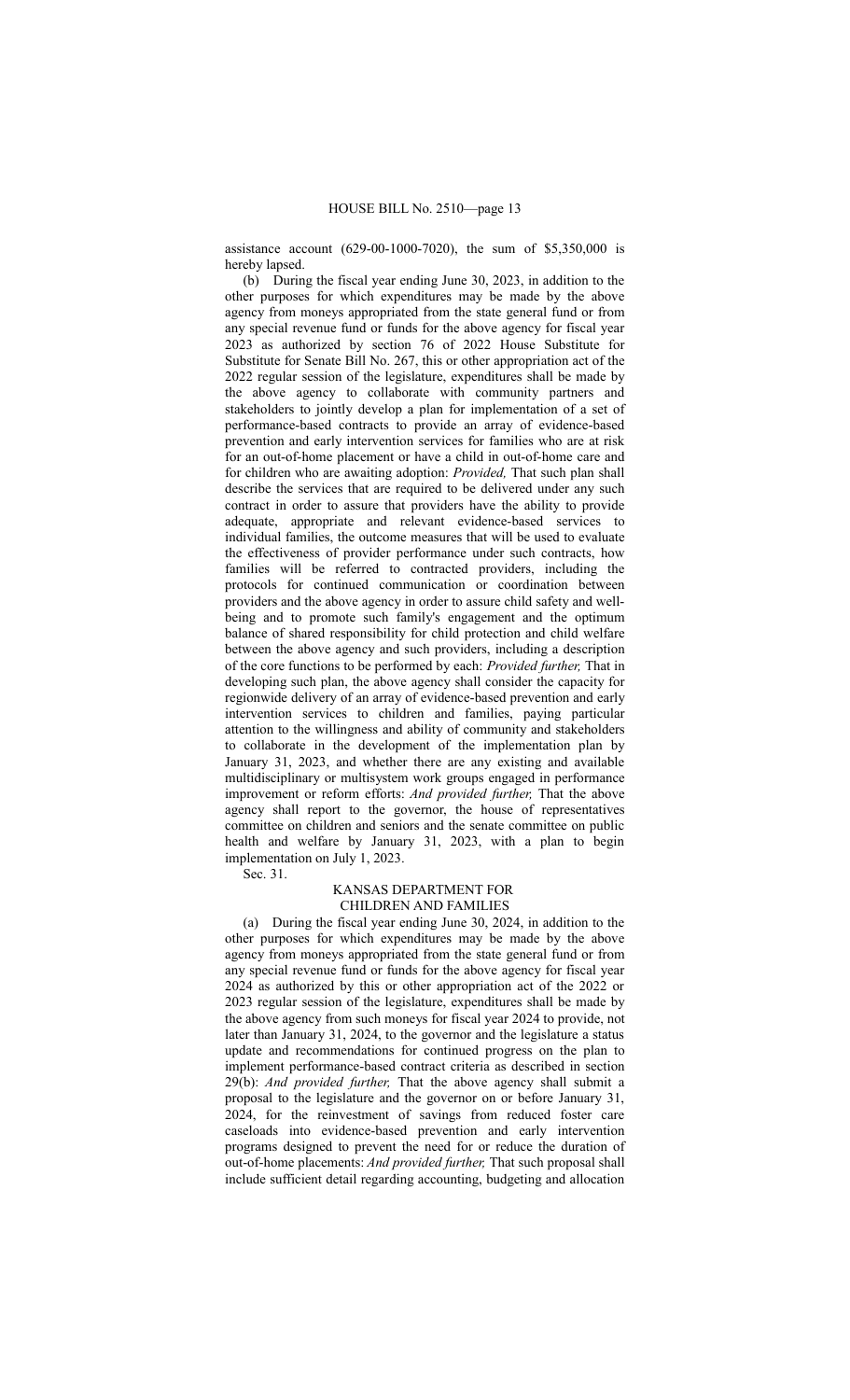of resources or other procedures for legislative consideration and approval.

Sec. 32.

## KANSAS STATE UNIVERSITY VETERINARY MEDICAL CENTER

(a) There is appropriated for the above agency from the state general fund for the fiscal year ending June 30, 2023, the following: Veterinary training program for

rural Kansas (368-00-1000-5013)..............................................\$250,000 Sec. 33.

## UNIVERSITY OF KANSAS

(a) In addition to the other purposes for which expenditures may be made by the above agency from the geological survey account (682- 00-100-0023) of the state general fund for fiscal year 2023, expenditures shall be made by the above agency from the geological survey account of the state general fund for fiscal year 2023 for seismic surveys in an amount not less than \$100,000.

Sec. 34.

UNIVERSITY OF KANSAS MEDICAL CENTER

(a) There is appropriated for the above agency from the following special revenue fund or funds for the fiscal year ending June 30, 2023, all moneys now or hereafter lawfully credited to and available in such fund or funds, except that expenditures other than refunds authorized by law shall not exceed the following:

Cancer research and public

information trust (683-00-2925-2925)...................................No limit Sec. 35.

## WICHITA STATE UNIVERSITY

(a) There is appropriated for the above agency from the following special revenue fund or funds for the fiscal year ending June 30, 2023, all moneys now or hereafter lawfully credited to and available in such fund or funds, except that expenditures other than refunds authorized by law shall not exceed the following:

Digital transformation program fund....................................\$10,000,000 *Provided*, That all moneys in the digital transformation program fund expended for fiscal year 2023 shall be matched by nonstate moneys on a \$1-to-\$1 basis.

(b) In addition to the other purposes for which expenditures may be made by the above agency from moneys appropriated from the state general fund or any special revenue fund or funds for fiscal year 2023 by section 103 of 2022 House Substitute for Substitute for Senate Bill No. 267, this or any other appropriation act of the 2022 regular session of the legislature, expenditures shall be made by the above agency from such moneys to consult with the director of the budget who shall determine the amount of moneys from any federal law that appropriates moneys to the state for aid for coronavirus relief that are eligible to be used for the digital transformation program, may be expended at the discretion of the state in compliance with the office of management and budget's uniform administrative requirements, cost principles and audit requirements for federal awards, and are unencumbered: *Provided,* That, of such identified moneys, the director of the budget shall determine the remaining moneys available in special revenue funds: *Provided further*, That if the above agency, in consultation with the director of the budget, determines that federal moneys to the state for aid for coronavirus relief are available during fiscal year 2023 to be used for such program, the director of the budget shall certify the amount of such federal coronavirus relief moneys from each fund to the director of accounts and reports and upon receipt of each such certification, or as soon thereafter as moneys are available, the director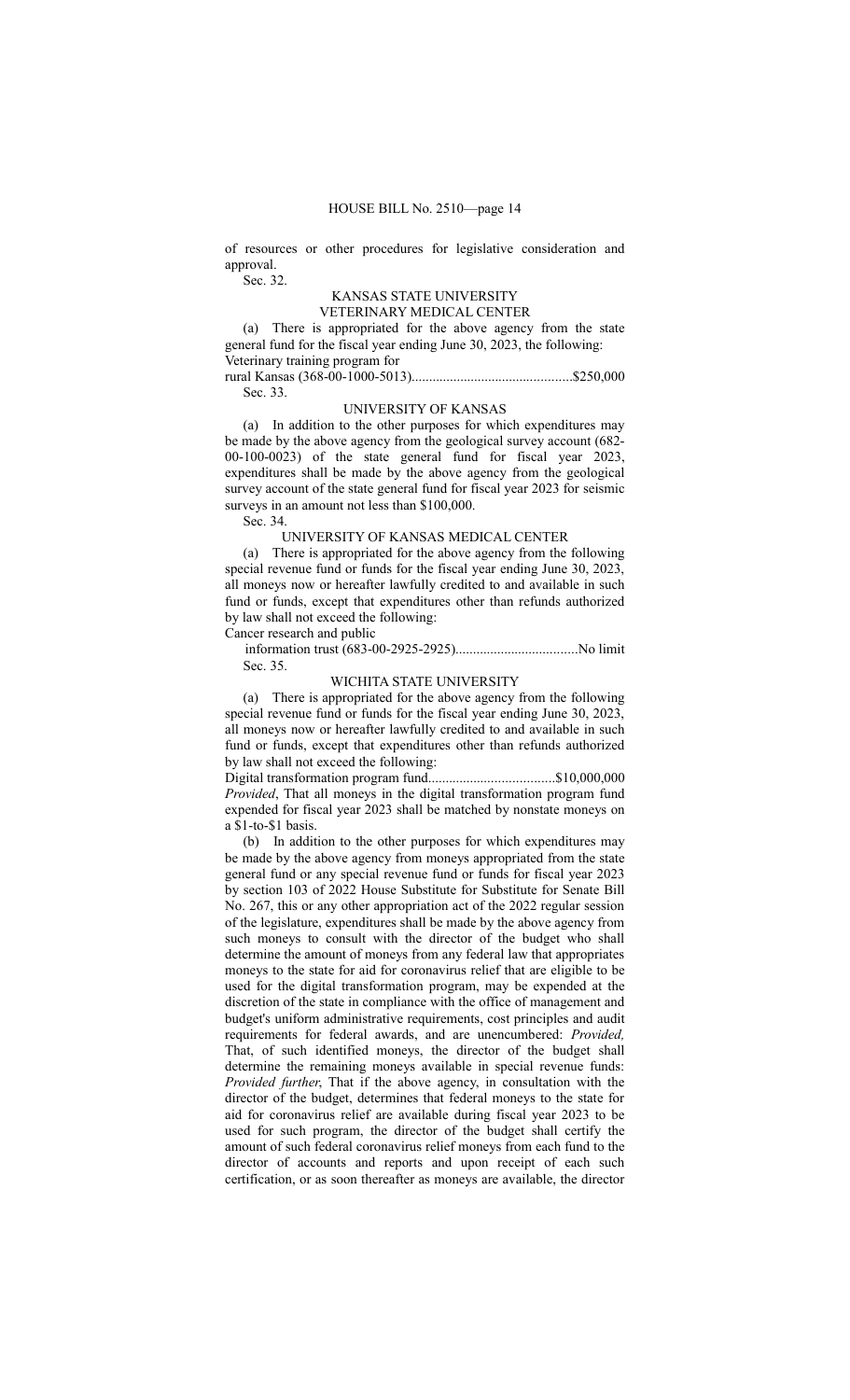of accounts and reports shall immediately transfer an aggregate amount equal to \$10,000,000 as available from such funds to the digital transformation program fund of Wichita state university for the purpose of providing such program: *And provided further,* That at the same time as the director of the budget transmits certification to the director of accounts and reports, the director of the budget shall transmit a copy of such certification to the director of legislative research.

Sec. 36.

### STATE BOARD OF REGENTS

(a) There is appropriated for the above agency from the state general fund for the fiscal year ending June 30, 2023, the following: Postsecondary education operating grant (including

official hospitality) (561-00-1000-0770).........................\$12,500,000 Computer science preservice educator grant...........................\$1,000,000 *Provided*, That expenditures shall be made by the above agency from the computer science preservice educator grant account for fiscal year 2023 to promote the advancement of computer science preservice teacher preparation in Kansas and to award scholarships to licensed and preservice teachers pursuant to the provisions of 2022 Substitute for House Bill No. 2466: *Provided further,* That, if 2022 Substitute for House Bill No. 2466 is not passed by the legislature during the 2022 regular session and enacted into law, then on July 1, 2022, the \$1,000,000 appropriated for the above agency from the state general fund for the fiscal year ending June 30, 2023, by this section in the computer science preservice educator grant account is hereby lapsed.

(b) On the effective date of this act, the provisions of the proviso for the postsecondary education operating grant (including official hospitality) account (561-00-1000-0770) of the state board of regents in section 109(a) of 2022 House Substitute for Substitute for Senate Bill No. 267 are hereby declared to be null and void and shall have no force and effect.

Sec. 37.

#### DEPARTMENT OF CORRECTIONS

(a) There is appropriated for the above agency from the state general fund for the fiscal year ending June 30, 2023, the following: Community corrections (521-00-1000-0220)............................\$841,113 Treatment and programs –

 offender programs (521-00-1000-0151)................\$1,132,216 Facility operations (521-00-1000-0303)....................................\$850,000

(b) On July 1, 2022, of the \$47,829,331 appropriated for the above agency for the fiscal year ending June 30, 2023, by section 112(a) of 2022 House Substitute for Substitute for Senate Bill No. 267 from the state general fund in the operating expenditures account (521-00-1000- 0603), the sum of \$71,313 is hereby lapsed.

Sec. 38.

## ADJUTANT GENERAL

(a) There is appropriated for the above agency from the state general fund for the fiscal year ending June 30, 2022, the following: Operating expenditures (034-00-1000-0053)…………………\$37,160 Sec. 39.

### ADJUTANT GENERAL

(a) There is appropriated for the above agency from the state general fund for the fiscal year ending June 30, 2023, the following: Operating expenditures (034-00-1000-0053)………………….\$147,055

Sec. 40.

## STATE FIRE MARSHAL

(a) There is appropriated for the above agency from the following special revenue fund or funds for the fiscal year ending June 30, 2023, all moneys now or hereafter lawfully credited to and available in such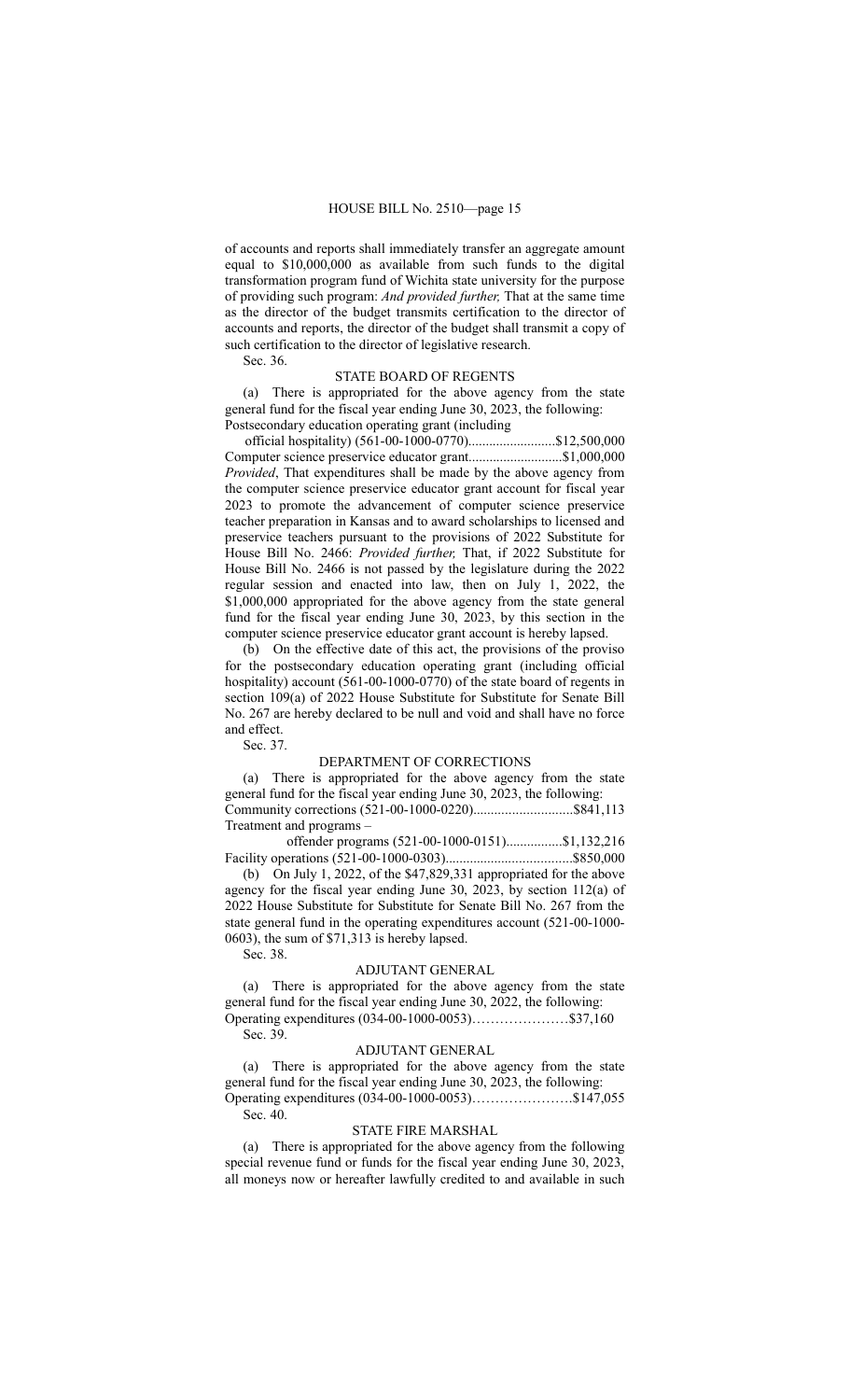fund or funds, except that expenditures other than refunds authorized by law shall not exceed the following: Elevator safety fee fund...............................................................No limit

(b) On the effective date of this act, the expenditure limitation established for the fiscal year ending June 30, 2023, by section 116(a) of House Substitute for Substitute for Senate Bill No. 267 on the fire marshal fee fund (234-00-2330-2000) of the state fire marshal is hereby increased from \$6,015,655 to \$6,205,639.

Sec. 41.

## KANSAS HIGHWAY PATROL

(a) On the effective date of this act, or as soon thereafter as moneys are available, the director of accounts and reports shall transfer \$1,600,000 from the state highway fund (276-00-4100-4100) of the department of transportation to the aircraft fund – on budget (280-00- 2368-2360) of the Kansas highway patrol: *Provided,* That the transfer of such amount shall be in addition to any other transfer from the state highway fund to the aircraft fund – on budget as prescribed by law: *Provided further,* That expenditures from the above transfer shall be made by the above agency to purchase two additional forward-looking infrared radars.

Sec. 42.

## KANSAS HIGHWAY PATROL

(a) There is appropriated for the above agency from the following special revenue fund or funds for the fiscal year ending June 30, 2023, all moneys now or hereafter lawfully credited to and available in such fund or funds, except that expenditures other than refunds authorized by law shall not exceed the following:

DUI-IID designation fund...........................................................No limit (b) On July 1, 2022, the director of accounts and reports shall transfer all moneys in the DUI-IID designation fund (565-00-2380- 2370) of the department of revenue to the DUI-IID designation fund of the above agency. On July 1, 2022, all liabilities of the DUI-IID designation fund of the department of revenue are hereby transferred to and imposed on the DUI-IID designation fund of the above agency and the DUI-IID designation fund of the department of revenue is hereby abolished.

Sec. 43.

# ATTORNEY GENERAL – KANSAS

BUREAU OF INVESTIGATION

(a) There is appropriated for the above agency from the state general fund for the fiscal year ending June 30, 2022, the following: Forensic science laboratory early payment of bonds............\$41,487,988

Sec. 44.

## ATTORNEY GENERAL – KANSAS BUREAU OF INVESTIGATION

(a) There is appropriated for the above agency from the state general fund for the fiscal year ending June 30, 2023, the following: Operating expenditures (083-00-1000-0083)...............................\$85,371

(b) On July 1, 2022, the \$4,322,800 appropriated for the above agency for the fiscal year ending June 30, 2023, by section 164(a) of 2022 House Substitute for Substitute for Senate Bill No. 267 from the state general fund in the KBI – debt service account (083-00-1000- 0820) is hereby lapsed.

Sec. 45.

#### KANSAS SENTENCING COMMISSION

(a) There is appropriated for the above agency from the state general fund for the fiscal year ending June 30, 2023, the following: Operating expenditures (626-00-1000-0303)...............................\$74,628

Sec. 46.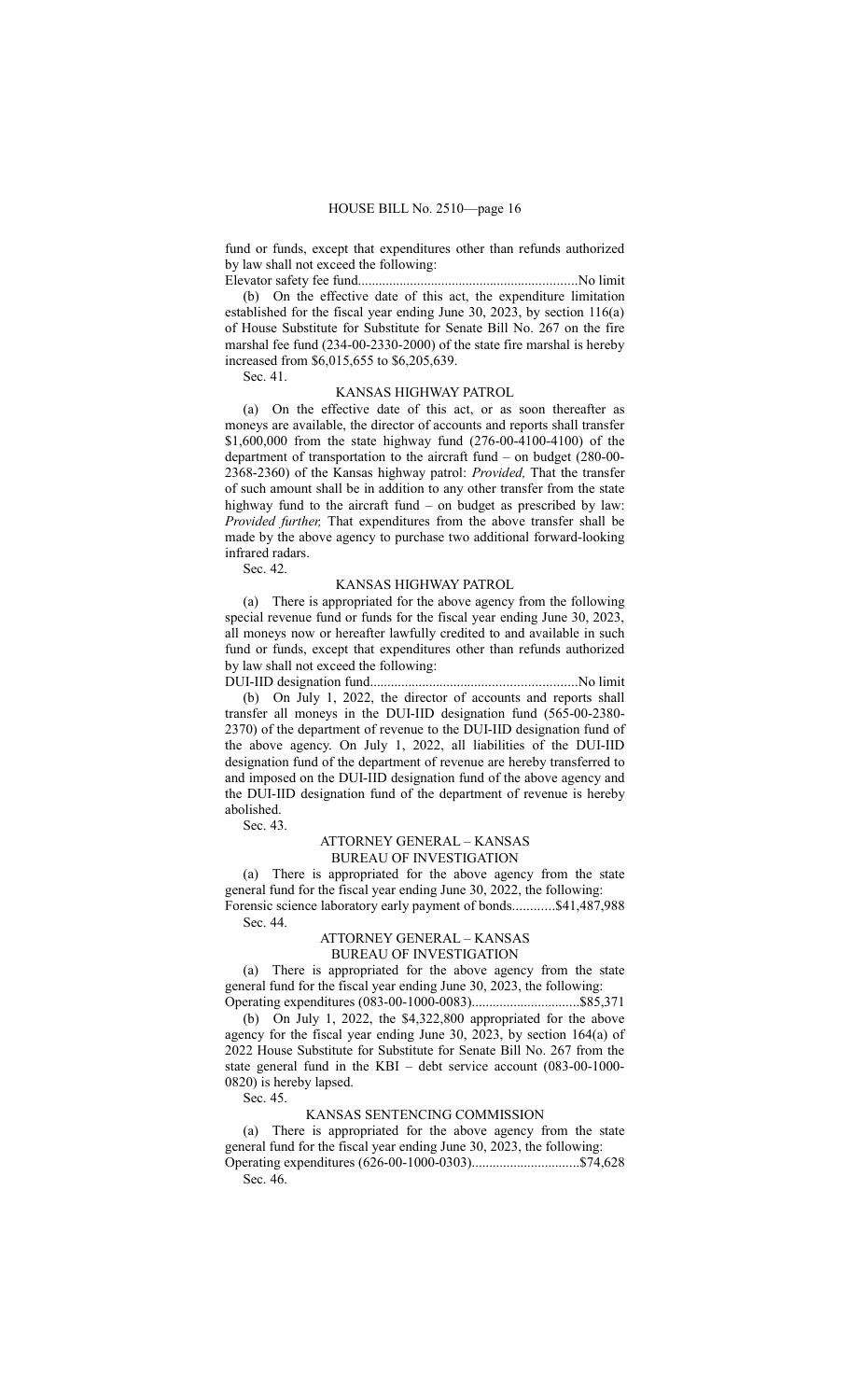## KANSAS DEPARTMENT OF AGRICULTURE

(a) There is appropriated for the above agency from the state general fund for the fiscal year ending June 30, 2023, the following: Dairy industry expansion needs assessment..............................\$350,000 Sec. 47.

#### STATE FAIR BOARD

(a) There is appropriated for the above agency from the state general fund for the fiscal year ending June 30, 2023, for the capital improvement project or projects specified, the following: Bison arena renovation..........................................................\$10,000,000 State fair facilities upgrades....................................................\$4,450,000 Sec. 48.

#### DEPARTMENT OF TRANSPORTATION

(a) On July 1, 2022, the expenditure limitation established for the fiscal year ending June 30, 2023, by section 136(b) of House Substitute for Substitute for Senate Bill No. 267 on the agency operations account (276-00-4100-0403) of the state highway fund (276-00-4100-4100) of the department of transportation is hereby increased from \$305,591,473 to \$305,622,993.

Sec. 49.

## STATE FINANCE COUNCIL

(a) There is appropriated for the above agency from the state general fund for the fiscal year ending June 30, 2023, the following: State employee pay increase......................................................\$800,000

(b) On the effective date of this act, the provisions of section 140(h)(3)(E) of House Substitute for Substitute for Senate Bill No. 267 are hereby declared to be null and void and shall have no force and effect.

(c) Section 140(g) of House Substitute for Substitute for Senate Bill No. 267 shall not apply to employees of the office of administrative hearings and the Kansas sentencing commission who received an agency salary enhancement in fiscal year 2022, are anticipated to receive an agency salary enhancement in fiscal year 2023 or may receive such salary enhancements in both fiscal years.

(d) Section  $140(h)(3)(F)$  of House Substitute for Substitute for Senate Bill No. 267 shall not apply to employees of the state fire marshal or state board of indigents' defense services.

Sec. 50. Notwithstanding the provisions of K.S.A. 46-2102, and amendments thereto, or any other statute, during the fiscal year ending June 30, 2023, any state agency named in chapter 98 of the 2021 Session Laws of Kansas, 2022 House Substitute for Substitute for Senate Bill No. 267, this or other appropriation act of the 2022 regular session of the legislature shall expend moneys appropriated from the state general fund or from any special revenue fund or funds for fiscal year 2023 to advise and consult with the joint committee on information technology prior to releasing any request for proposal for an information technology project, as defined in K.S.A. 75-7201, and amendments thereto.

Sec. 51. K.S.A. 2021 Supp. 76-1959 is hereby amended to read as follows: 76-1959. (a) *(1) Except as provided in paragraph (2),* for the purpose of financing a capital improvement project relating to construction of a state veterans home facility located in northeast Kansas, including, but not limited to, Douglas, Jefferson, Leavenworth, Shawnee and Wyandotte counties, the Kansas development finance authority is hereby authorized to issue one or more series of revenue bonds pursuant to the Kansas development finance authority act, K.S.A. 74-8901 et seq., and amendments thereto, in a total amount not to exceed \$10,500,000, plus all amounts required for costs of bond issuance, costs of insurance or credit enhancement, costs of interest on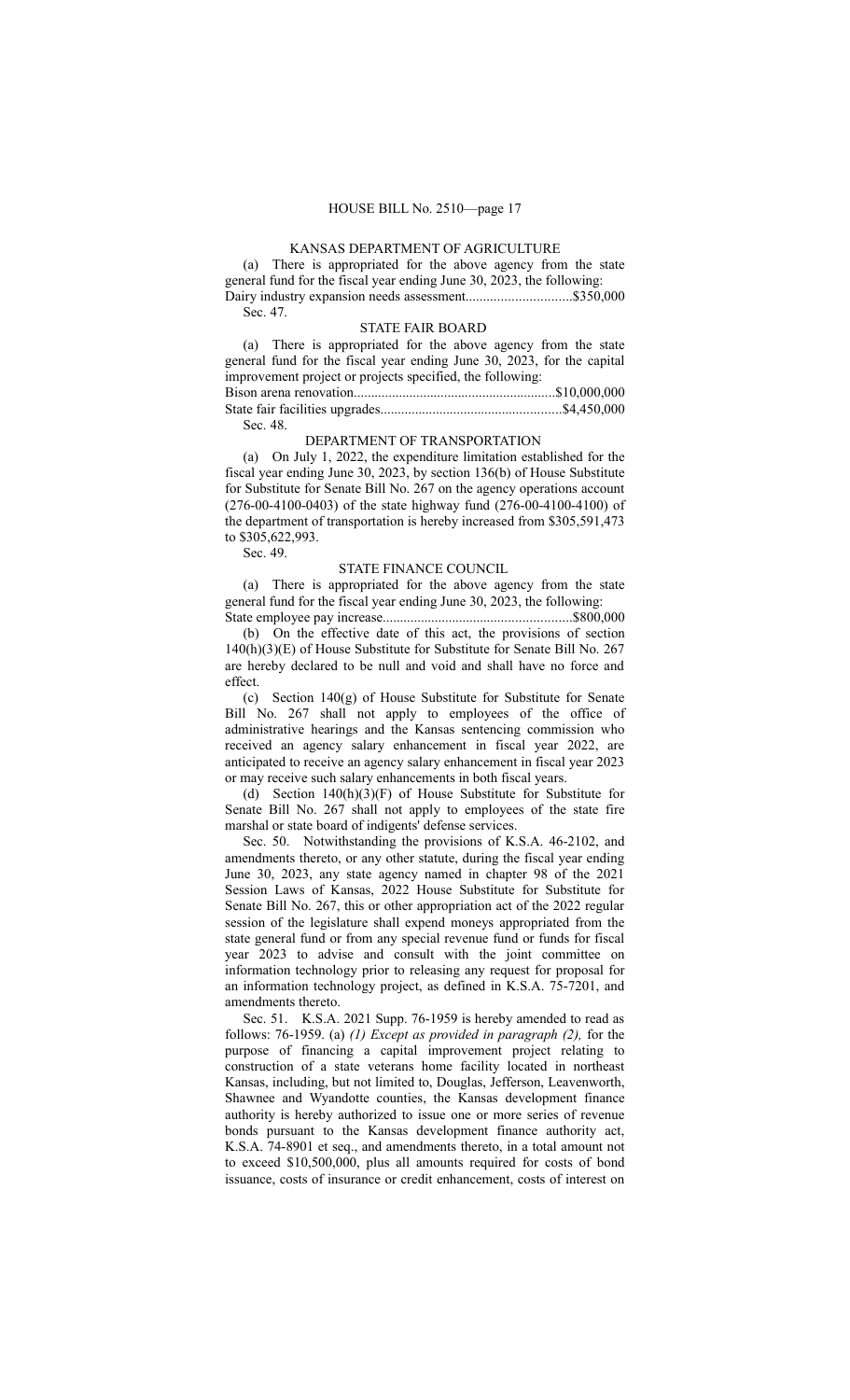the bonds issued for such capital improvement project during the construction of such project and any required reserves for the payment of principal and interest on the bonds.

*(2) During state fiscal years 2022 and 2023, the Kansas development finance authority is hereby authorized to issue one or more series of revenue bonds pursuant to the Kansas development finance authority act, K.S.A. 74-8901 et seq., and amendments thereto, in a total amount not to exceed \$17,200,000, plus all amounts required for costs of bond issuance, costs of insurance or credit enhancement, costs of interest on the bonds issued for such capital improvement project during the construction of such project and any required reserves for the payment of principal and interest on the bonds.*

(b) The proceeds from the sale of any bonds, other than refunding bonds, issued pursuant to this section, after payment of any costs related to the issuance of such bonds, shall be paid by the Kansas development finance authority to the department of administration to be applied to the payment of costs of the capital improvement project authorized pursuant to this section as requested by the secretary of administration and by resolution of the Kansas development finance authority and shall constitute the state's required 35% match for the United States department of veterans affairs state veterans home construction grant program under 38 U.S.C. §§ 8131 through 8138, as in effect on July 1, 2021.

(c) On and after July 1, 2021, prior to the issuance of any bonds pursuant to this section, the capital improvement project described in subsection (a) is hereby approved for the department of administration for the purposes of K.S.A. 74-8905(b), and amendments thereto, and the authorization of the issuance of bonds by the Kansas development finance authority shall be approved by the Kansas development finance authority in accordance with K.S.A. 74-8901 et seq., amendments thereto, and the state finance council acting on this matter, which is hereby characterized as a matter of legislative delegation and subject to the guidelines prescribed in K.S.A. 75-3711c(c), and amendments thereto, except that such approval also may be given when the legislature is in session.

(d) The department of administration shall only make expenditures from the moneys received from the issuance of any bonds pursuant to this section for those purposes set forth in subsection (a) for such capital improvement project.

(e) The debt service for any such bonds issued pursuant to this section shall be financed by appropriations from the state general fund or any appropriate special revenue fund or funds.

(f) The date of maturity on bonds issued pursuant to this section shall not be fixed for a period of time that exceeds 20 years from the date of issuance.

(g) The state hereby pledges and covenants with the holders of any bonds issued pursuant to the provisions of this section, that the state will not limit or alter the rights or powers vested in the Kansas development finance authority by this section, nor limit or alter the rights or powers of the authority, or the department of administration, in any matter that would jeopardize the interest of the holders, or any trustee of such holders, or inhibit or prevent performance or fulfillment by the Kansas development finance authority or the department of administration with respect to the terms of any agreement made with the holders of the bonds or agreements made pursuant to this section, except that the failure of the legislature to appropriate moneys for debt service on any bonds issued pursuant to this section shall not be deemed a violation of this pledge and covenant. The department of administration is hereby specifically authorized to include this pledge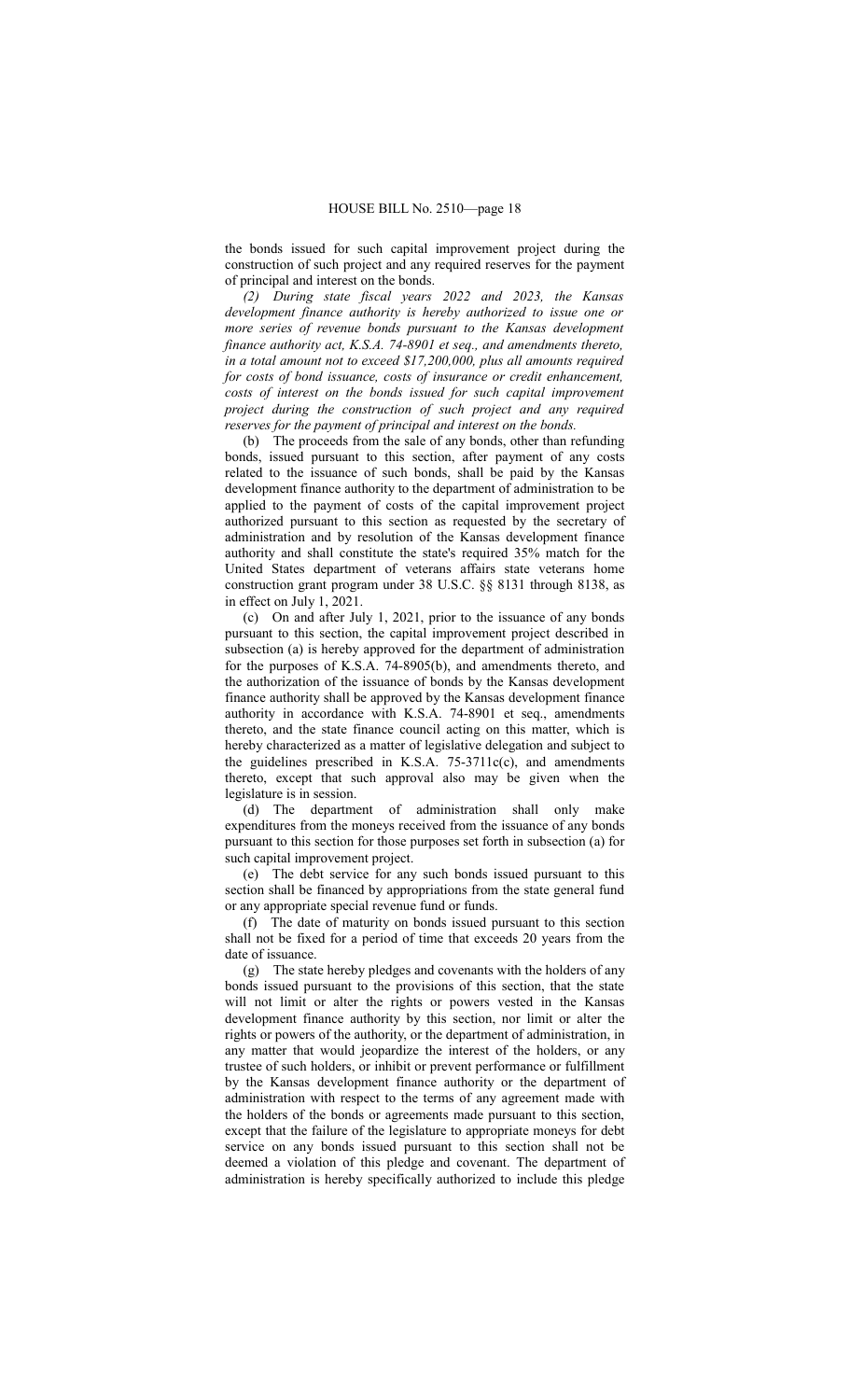and covenant in any agreement with the Kansas development finance authority. The Kansas development finance authority is hereby specifically authorized to include this pledge and covenant in any bond resolution, trust indenture or agreement for the benefit of the holders of the bonds.

(h) Neither the state nor the department of administration shall have the power to pledge the full faith and credit or taxing power of the state for debt service on any bonds issued pursuant to this section, and any payment by the department of administration for such purpose shall be subject to and dependent on appropriations by the legislature. Any obligation of the state or the department of administration for payment of debt service on bonds issued pursuant to this section shall not be considered a debt or obligation of the state for the purpose of section 6 of article 11 of the constitution of the state of Kansas.

(i) Subject to the provisions of appropriation acts, the secretary of administration shall enter into pledge agreements with the Kansas development finance authority to pledge moneys for the payment of bonds issued pursuant to this section, which pledge shall be subject to the appropriation of moneys therefor.

Sec. 52. *Severability.* If any provision or clause of this act or application thereof to any person or circumstance is held invalid, such invalidity shall not affect other provisions or applications of the act that can be given effect without the invalid provision or application, and to this end the provisions of this act are declared to be severable.

Sec. 53. *Appeals to exceed expenditure limitations*. (a) Upon written application to the governor and approval of the state finance council, expenditures from special revenue funds may exceed the amounts specified in this act.

(b) This section shall not apply to the expanded lottery act revenues fund, the state economic development initiatives fund, the children's initiatives fund, the state water plan fund or the Kansas endowment for youth fund, or to any account of any of such funds.

Sec. 54. If any fund or account name described by words and the numerical accounting code that follows such fund or account name do not match, it shall be conclusively presumed that the legislature intended that the fund or account name described by words is the correct fund or account name, and such fund or account name described by words shall control over a contradictory or incorrect numerical accounting code.